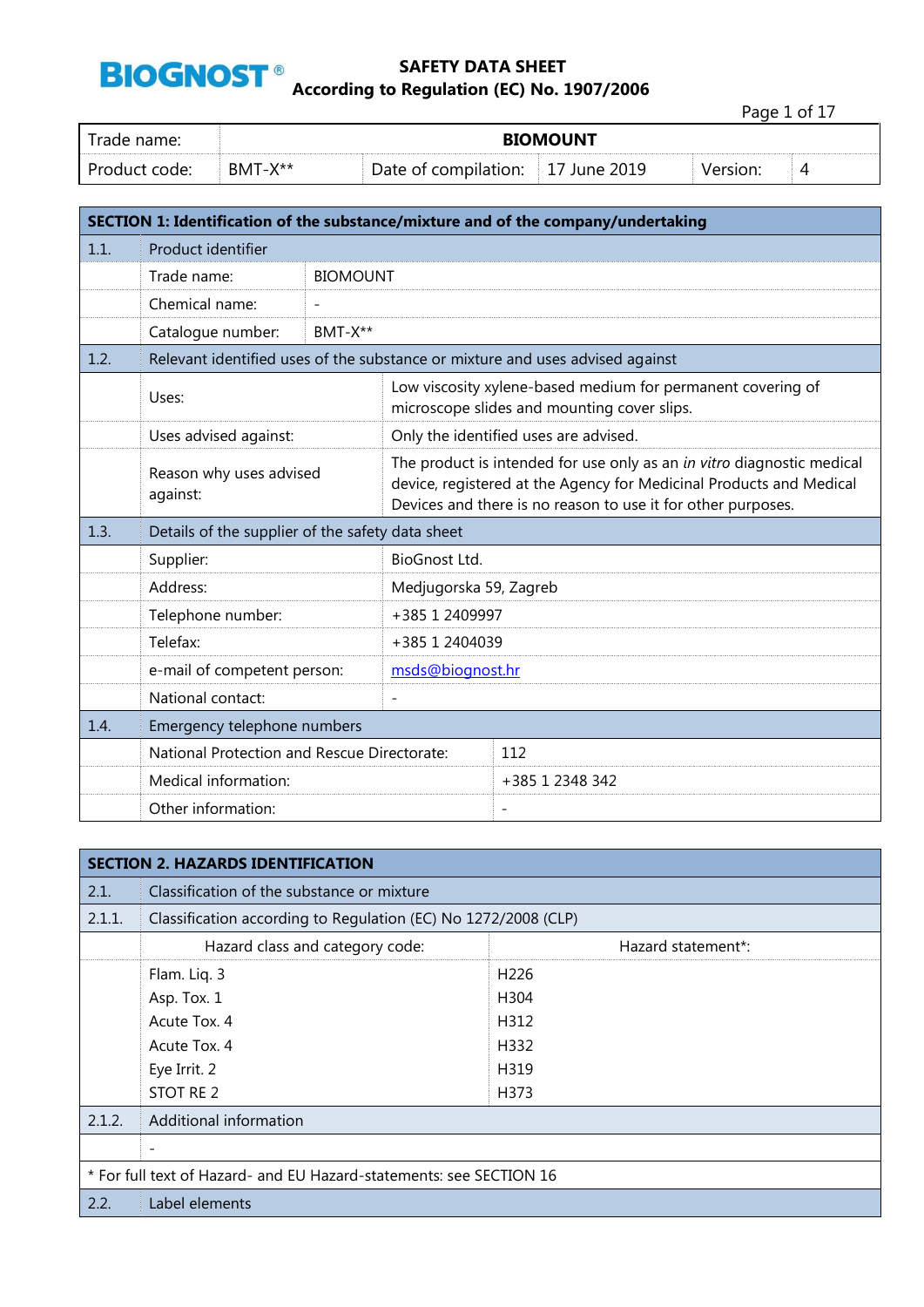

Page 2 of 17 Trade name: **BIOMOUNT**  Product code: BMT-X\*\* Date of compilation: 17 June 2019 Version: 4 Product identification: BIOMOUNT Identification number: Authorisation number: GHS02

|      | Hazard pictograms:                      | GHS02<br>GHS07<br>GHS08                                                                                                                                                                                                                                                                                                                                                                                       |
|------|-----------------------------------------|---------------------------------------------------------------------------------------------------------------------------------------------------------------------------------------------------------------------------------------------------------------------------------------------------------------------------------------------------------------------------------------------------------------|
|      | Signal word:                            | Danger                                                                                                                                                                                                                                                                                                                                                                                                        |
|      | Hazard statement:                       | H226<br>Flammable liquid and vapor.<br>H304<br>May be fatal if swallowed and enters airways.<br>H312+H332 Harmful in contact with skin or if inhaled.<br>Causes serious eye irritation.<br>H319<br>H373<br>May cause damage to organs through prolonged or repeated<br>exposure.                                                                                                                              |
|      | Precautionary statements:               | Keep away from heat, hot surfaces, sparks, open flames and<br>P210<br>other ignition sources. No smoking.<br>Wear protective gloves/protective clothing/eye/protection/face<br>P280<br>protection.<br>P301+P330+P331 IF SWALLOWED: Rinse mouth. Do NOT induce<br>vomiting.<br>P302 + P352 IF ON SKIN: Wash with plenty of soap and water.<br>P308+P313 IF exposed or concerned: Get medical advice/attention. |
|      | Supplemetal hazard<br>information (EU): | $\overline{\phantom{0}}$                                                                                                                                                                                                                                                                                                                                                                                      |
| 2.3. | Other hazards                           |                                                                                                                                                                                                                                                                                                                                                                                                               |
|      |                                         |                                                                                                                                                                                                                                                                                                                                                                                                               |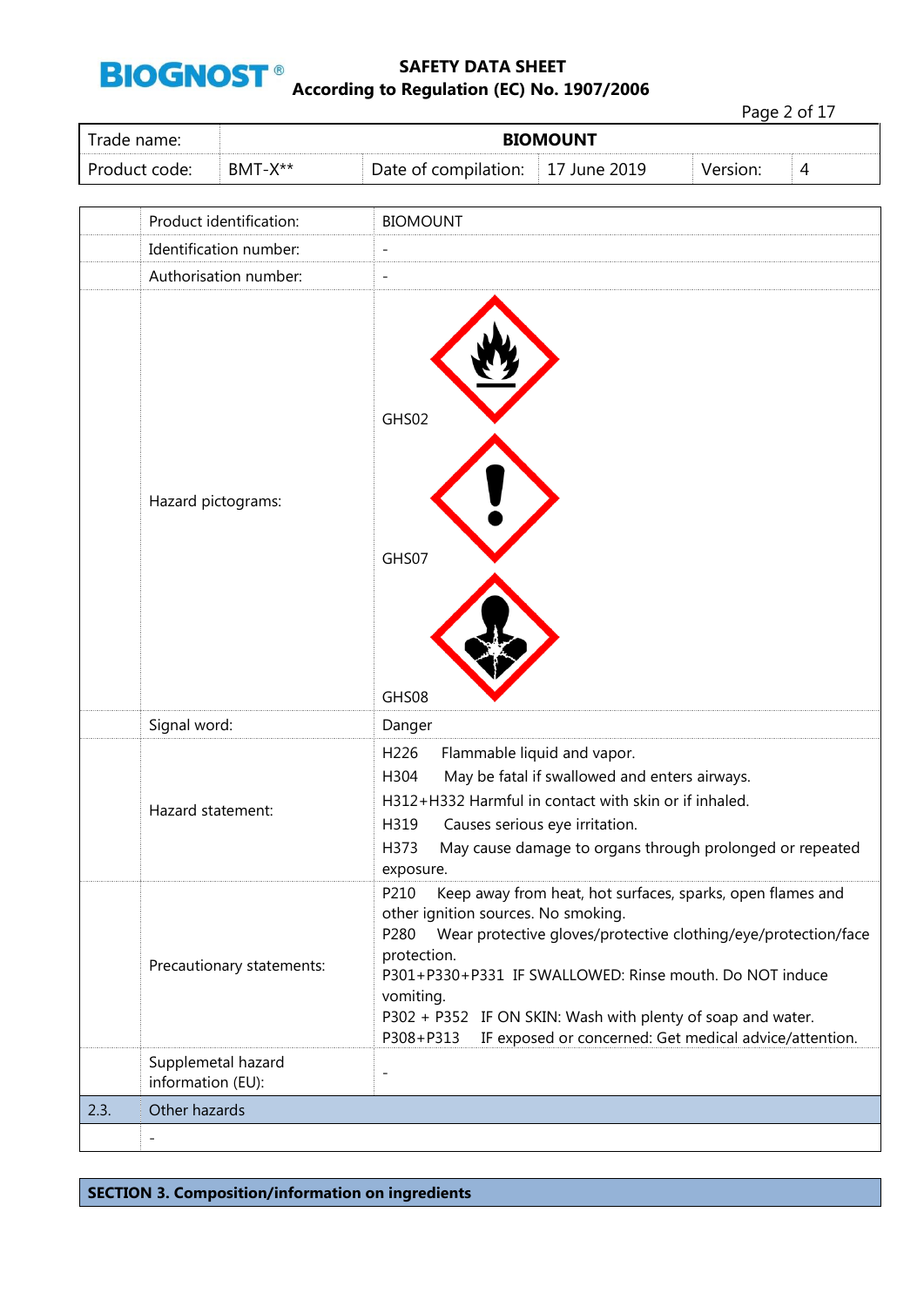

|               |           |                                   |                 |          | Page 3 of 17 |  |
|---------------|-----------|-----------------------------------|-----------------|----------|--------------|--|
| Trade name:   |           |                                   | <b>BIOMOUNT</b> |          |              |  |
| Product code: | $BMT-X**$ | Date of compilation: 17 June 2019 |                 | Version: | 4            |  |
|               |           |                                   |                 |          |              |  |

| CAS/<br>EC/<br>Index number                           | <b>REACH Registration</b><br>No  | Weight %<br>content (or<br>range) | Identification name | Classification according to<br>Regulation (EC) No 1272/2008<br>(CLP)                                                                                                                  |
|-------------------------------------------------------|----------------------------------|-----------------------------------|---------------------|---------------------------------------------------------------------------------------------------------------------------------------------------------------------------------------|
| $1330 - 20 - 7/$<br>$ 215 - 535 - 7 $<br>601-022-00-9 | $01 - 2119488216 - 32 -$<br>XXXX | $\geq 50 \%$                      | xylene              | Flam. Liq. 3; H226<br>Asp. Tox. 1; H304<br>Acute Tox. 4 ; H312<br>Acute Tox. 4, H332<br>Skin Irrit. 2; H315<br>Eye Irrit. 2; H319<br><b>STOT SE 3; H335</b><br><b>STOT RE 2; H373</b> |

|      | <b>SECTION 4. First aid measures</b>                        |                                                                                                                                                                                                                                                                                                                                                                                                                                                                                                                     |  |  |  |  |
|------|-------------------------------------------------------------|---------------------------------------------------------------------------------------------------------------------------------------------------------------------------------------------------------------------------------------------------------------------------------------------------------------------------------------------------------------------------------------------------------------------------------------------------------------------------------------------------------------------|--|--|--|--|
| 4.1. | Description of first aid measures                           |                                                                                                                                                                                                                                                                                                                                                                                                                                                                                                                     |  |  |  |  |
|      | General notes:                                              | Symptoms of poisoning may even occur after several hours; therefore<br>medical observation for at least 48 hours after the accident. Immediately<br>remove any clothing soiled by the product.                                                                                                                                                                                                                                                                                                                      |  |  |  |  |
|      | Following inhalation:                                       | Supply fresh air. If required, provide artificial respiration. Keep patient<br>warm. Consult doctor if symptoms persist. In case of unconsciousness place<br>patient stably in side position for transportation.                                                                                                                                                                                                                                                                                                    |  |  |  |  |
|      | Following skin contact:                                     | Remove contaminated clothing. Immediately wash with plenty of water and<br>soap and rinse thoroughly. If symptoms persist, consult a doctor.                                                                                                                                                                                                                                                                                                                                                                        |  |  |  |  |
|      | Following eye contact:                                      | Rinse opened eye for several minutes under running water. If symptoms<br>persist, consult a doctor.                                                                                                                                                                                                                                                                                                                                                                                                                 |  |  |  |  |
|      | Following ingestion:                                        | DO NOT induce vomiting. If symptoms persist, consult a doctor.                                                                                                                                                                                                                                                                                                                                                                                                                                                      |  |  |  |  |
|      | Self-protection of the first<br>aider                       | Avoid direct contact with the chemical; use appropriate protective<br>equipment described in Section 8.                                                                                                                                                                                                                                                                                                                                                                                                             |  |  |  |  |
| 4.2. | Most important symptoms and effects, both acute and delayed |                                                                                                                                                                                                                                                                                                                                                                                                                                                                                                                     |  |  |  |  |
|      | Following inhalation:                                       | High concentration vapor inhalation may cause headache, dizziness,<br>difficult breathing and unconsciousness.                                                                                                                                                                                                                                                                                                                                                                                                      |  |  |  |  |
|      | Following skin contact:                                     | Causes skin irritation, redness, swelling. Prolonged or repeated contact<br>causes defatting and dry skin.                                                                                                                                                                                                                                                                                                                                                                                                          |  |  |  |  |
|      | Following eye contact:                                      | Vapors irritate eyes. Splashing may cause irritation and redness.                                                                                                                                                                                                                                                                                                                                                                                                                                                   |  |  |  |  |
|      | Following ingestion:                                        | Nausea, vomiting (danger of aspiration), diarrhoea. Aspiration may cause<br>headache, vertigo, nausea, dazed feeling-unconsciousness/coma, possible<br>hypothermia, reactions to the heart/circulatory system such as vasodilation<br>(flush), hypotension, arrhythmia (possible ventricular fibrillation through<br>cardiac sensitization), danger of central respiratory paralysis or of cardiac<br>arrest; functional disturbance to the liver and kidneys and persistent<br>disturbance to the CNS as sequelae. |  |  |  |  |
| 4.3. |                                                             | Indication of any immediate medical attention and special treatment needed                                                                                                                                                                                                                                                                                                                                                                                                                                          |  |  |  |  |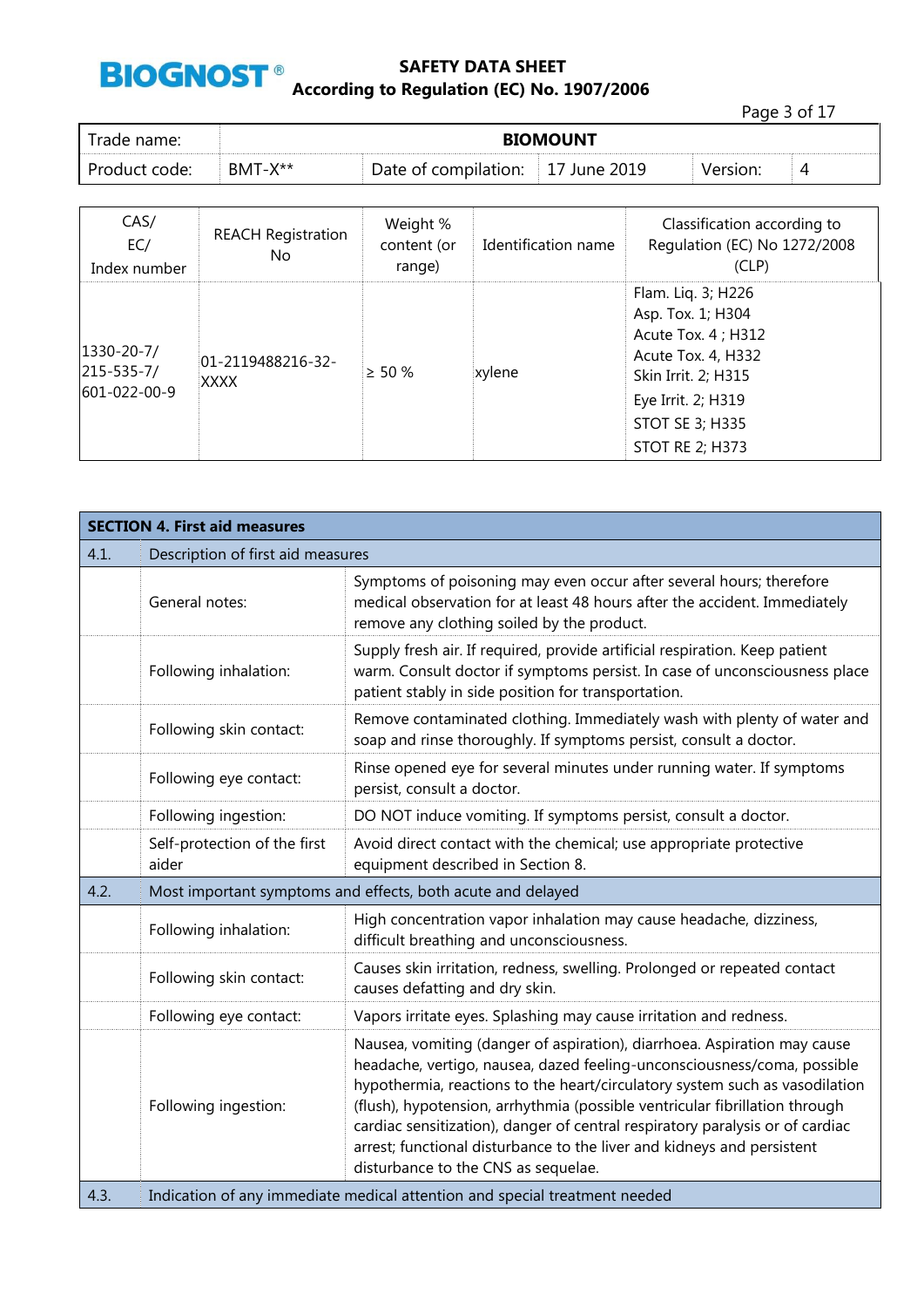

Page 4 of 17

| name:<br>ane       | <b>BIOMOUNT</b>       |                         |              |          |   |  |  |
|--------------------|-----------------------|-------------------------|--------------|----------|---|--|--|
| Product<br>. code: | . - X**<br><b>BMT</b> | compilation:<br>Date of | 2019<br>June | Version: | ∸ |  |  |

No further relevant information available.

|      | <b>SECTION 5. Firefighting measures</b>                                                      |                                                                                                  |  |  |  |  |
|------|----------------------------------------------------------------------------------------------|--------------------------------------------------------------------------------------------------|--|--|--|--|
| 5.1. | Extinguishing media                                                                          |                                                                                                  |  |  |  |  |
|      | Suitable extinguishing media:                                                                | $CO2$ , powder or water spray. Fight larger fires with water spray or<br>alcohol resistant foam. |  |  |  |  |
|      | Unsuitable extinguishing media:                                                              | water with full jet                                                                              |  |  |  |  |
| 5.2. | Special hazards arising from the substance or mixture                                        |                                                                                                  |  |  |  |  |
|      | Hazardous by products of fire:                                                               | Formation of toxic gases is possible during heating or in case of<br>fire.                       |  |  |  |  |
| 5.3. | Advice for firefighters                                                                      |                                                                                                  |  |  |  |  |
|      | Use a self-contained open-circuit compressed air breathing apparatus and fireproof clothing. |                                                                                                  |  |  |  |  |
| 5.4. | Additional information                                                                       |                                                                                                  |  |  |  |  |
|      | Collect contaminated firefighting water separately.                                          |                                                                                                  |  |  |  |  |
|      | Do not contaminate the environment with extinguishing media.                                 |                                                                                                  |  |  |  |  |

| <b>SECTION 6. Accidental release measures</b> |                                                                                                                                                            |                                                                                                                                                                                                                                                              |  |  |  |
|-----------------------------------------------|------------------------------------------------------------------------------------------------------------------------------------------------------------|--------------------------------------------------------------------------------------------------------------------------------------------------------------------------------------------------------------------------------------------------------------|--|--|--|
| 6.1.                                          | Personal precautions, protective equipment and emergency procedures                                                                                        |                                                                                                                                                                                                                                                              |  |  |  |
| 6.1.1.                                        | For non-emergency personnel                                                                                                                                |                                                                                                                                                                                                                                                              |  |  |  |
|                                               | Protective equipment:                                                                                                                                      | Use personal protective equipment (see Section 8). Keep<br>unprotected persons away.                                                                                                                                                                         |  |  |  |
|                                               | Accident prevention methods:                                                                                                                               | Evacuate members of all non-essential personnel and those<br>members without protective equipment. Do not breathe in vapor,<br>ensure adequate ventilation and avoid contact with skin and eyes.<br>Remove all sources of sparks and ignition. Do not smoke. |  |  |  |
|                                               | Emergency procedures:                                                                                                                                      | Mark the area using proper signs.                                                                                                                                                                                                                            |  |  |  |
| 6.1.2.                                        | For emergency responders:                                                                                                                                  |                                                                                                                                                                                                                                                              |  |  |  |
|                                               | Use protective equipment; in case of inadequate ventilation use adequate airways protective equipment<br>(see Section 8).                                  |                                                                                                                                                                                                                                                              |  |  |  |
| 6.2.                                          | Environmental precautions:                                                                                                                                 |                                                                                                                                                                                                                                                              |  |  |  |
|                                               | Do not dispose of in sewage, drainage system and waterways. In case of large spillage contact National<br>Protection and Rescue Directorate (NPRD) on 112. |                                                                                                                                                                                                                                                              |  |  |  |
| 6.3.                                          | Methods and materials for containment and cleaning up                                                                                                      |                                                                                                                                                                                                                                                              |  |  |  |
| 6.3.1.                                        | Bunding, covering of<br>drains; capping<br>procedures:                                                                                                     | Sand or clay barriers.                                                                                                                                                                                                                                       |  |  |  |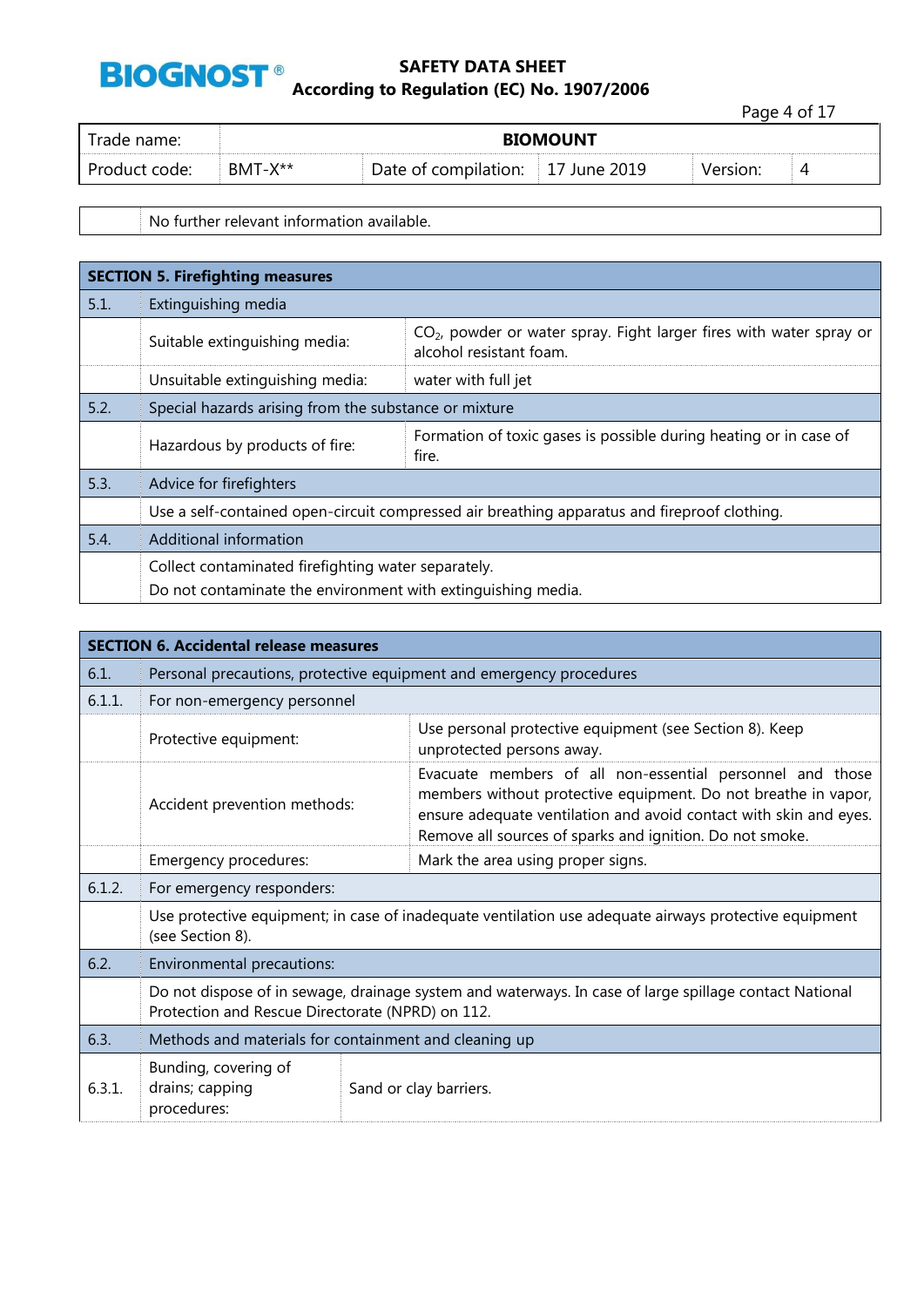

Page 5 of 17

| Trade name:   | <b>BIOMOUNT</b> |                      |              |          |   |
|---------------|-----------------|----------------------|--------------|----------|---|
| Product code: | $BMT-X^{**}$    | Date of compilation: | 17 June 2019 | Version: | 4 |

| 6.3.2. | Cleaning up:                                                    | Contain spillage, and then collect with an electrically protected vacuum<br>cleaner or by wet-brushing and place the waste material in tightly closed<br>impermeable containers. Store the substance in well ventilated storage<br>rooms until disposal. Submit for disposal to the legal persons authorized by<br>the Ministry of Environmental and Nature Protection. After disposal of the<br>products, wash the area and and involved materials with water. |  |  |  |
|--------|-----------------------------------------------------------------|-----------------------------------------------------------------------------------------------------------------------------------------------------------------------------------------------------------------------------------------------------------------------------------------------------------------------------------------------------------------------------------------------------------------------------------------------------------------|--|--|--|
| 6.3.3. | Other information:                                              | Do not use tools that may cause sparks.                                                                                                                                                                                                                                                                                                                                                                                                                         |  |  |  |
| 6.4.   | Reference to other sections                                     |                                                                                                                                                                                                                                                                                                                                                                                                                                                                 |  |  |  |
|        | See Section 7 for information on safe handling.                 |                                                                                                                                                                                                                                                                                                                                                                                                                                                                 |  |  |  |
|        | See Section 8 for information on personal protection equipment. |                                                                                                                                                                                                                                                                                                                                                                                                                                                                 |  |  |  |
|        | See Section 13 for disposal information.                        |                                                                                                                                                                                                                                                                                                                                                                                                                                                                 |  |  |  |

|        | <b>SECTION 7. Handling and storage</b>                                                           |                 |                                                                                                                                                                                       |  |  |  |
|--------|--------------------------------------------------------------------------------------------------|-----------------|---------------------------------------------------------------------------------------------------------------------------------------------------------------------------------------|--|--|--|
| 7.1.   | Precautions for safe handling                                                                    |                 |                                                                                                                                                                                       |  |  |  |
| 7.1.1. | Protection measures                                                                              |                 |                                                                                                                                                                                       |  |  |  |
|        | Measures to prevent fire:                                                                        |                 | Use in well ventilated storage rooms. Keep<br>away from sources of heat and ignition.<br>Carry out measures for preventing static<br>electricity.                                     |  |  |  |
|        | Measures to prevent aerosol and dust generation:                                                 |                 | Secure proper ventilation.                                                                                                                                                            |  |  |  |
|        | Measures to protect the environment:                                                             |                 | Prevent spilling into the sewage system and<br>waterways.                                                                                                                             |  |  |  |
|        | Other measures:                                                                                  |                 |                                                                                                                                                                                       |  |  |  |
| 7.1.2. | Advice on general occupational hygiene:                                                          |                 |                                                                                                                                                                                       |  |  |  |
|        | Do not eat, drink or smoke in the workspace. Thoroughly wash hands after work and before eating. |                 |                                                                                                                                                                                       |  |  |  |
| 7.2.   | Conditions for safe storage, including any incompatibilities                                     |                 |                                                                                                                                                                                       |  |  |  |
|        | Technical measures and storage conditions:                                                       |                 | Keep in tightly closed and upright set containers in a<br>well ventilated storage rooms, and away from sources<br>of heat, sunlight, and other incompatible substances.               |  |  |  |
|        | Packaging materials:                                                                             |                 | Manufacturer's original packaging.                                                                                                                                                    |  |  |  |
|        | Requirements for storage rooms and vessels:                                                      | tightly closed. | Keep away from food and drink. Keep the containers                                                                                                                                    |  |  |  |
|        | Advices for storage equipment:<br>proper ventilation.                                            |                 | The storage must be made of hard material; floors<br>must be resistant to chemicals. There must be no<br>drain that directly leads into sewage system. Secure                         |  |  |  |
|        | Further information on storage conditions:                                                       |                 | Do not place the unused material in the storage room<br>and do not use empty containers for storing other<br>chemicals. Do not store with incompatible materials<br>(see Section 10). |  |  |  |
| 7.3.   | Specific end use(s)                                                                              |                 |                                                                                                                                                                                       |  |  |  |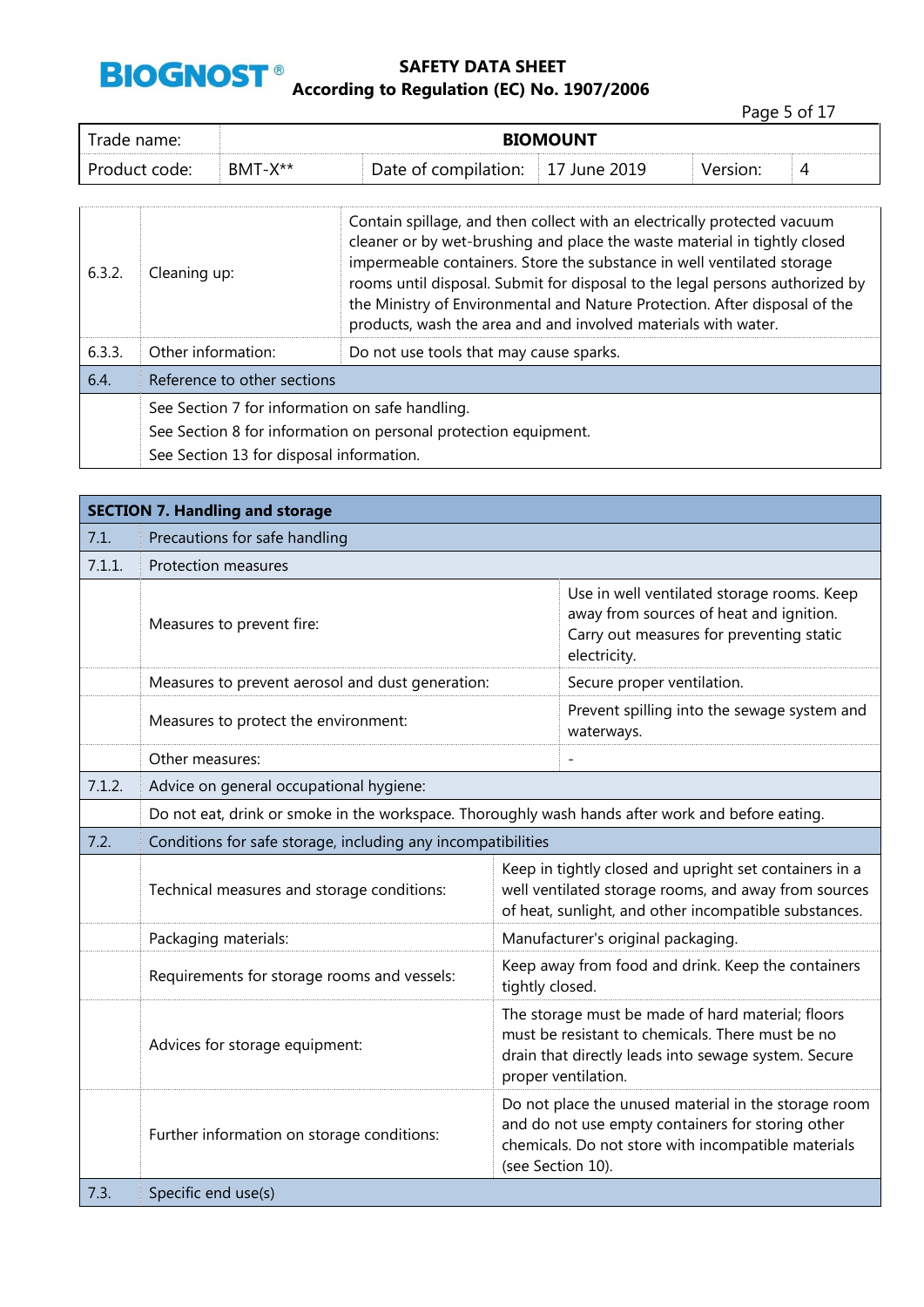

|               |         |                                   |                 |          | Page 6 of 17 |  |
|---------------|---------|-----------------------------------|-----------------|----------|--------------|--|
| Trade name:   |         |                                   | <b>BIOMOUNT</b> |          |              |  |
| Product code: | BMT-X** | Date of compilation: 17 June 2019 |                 | Version: | 4            |  |
|               |         |                                   |                 |          |              |  |

| כו וטו.<br>∼ ⊷                                                                               | $\overline{\phantom{a}}$ |
|----------------------------------------------------------------------------------------------|--------------------------|
| $\ddot{\phantom{0}}$<br>-c∩li<br>tions:<br>specific<br>Inc<br>101111<br><br>. sector<br>Tidl | $\overline{\phantom{0}}$ |

| <b>SECTION 8. Exposure controls/personal protection</b>              |                          |                       |                          |             |                                                         |                         |                          |                                                                                                                                                 |                               |
|----------------------------------------------------------------------|--------------------------|-----------------------|--------------------------|-------------|---------------------------------------------------------|-------------------------|--------------------------|-------------------------------------------------------------------------------------------------------------------------------------------------|-------------------------------|
| 8.1.<br>Control parameters                                           |                          |                       |                          |             |                                                         |                         |                          |                                                                                                                                                 |                               |
| Substance                                                            |                          | CAS No                |                          |             | Occupational exposure limit<br>values/short term values |                         |                          | <b>Biological limit values</b>                                                                                                                  |                               |
|                                                                      |                          |                       |                          |             | ppm                                                     |                         | mg/m <sup>3</sup>        |                                                                                                                                                 |                               |
| Xylene (all isomers)                                                 |                          | 1330-20-7             |                          |             | 50/100                                                  |                         | 220/440                  | 1.50 mg/L (14.13 µmol/L) xylene,<br>blood, end of shift<br>1.50 g/g (0.88 mol/mol)<br>creatinine (methyl hippuric acid,<br>urine, end of shift) |                               |
|                                                                      |                          |                       |                          |             |                                                         |                         |                          |                                                                                                                                                 |                               |
| Substance:<br>$\overline{\phantom{a}}$                               |                          |                       |                          |             |                                                         |                         |                          |                                                                                                                                                 |                               |
| EC No:<br>$\overline{\phantom{a}}$                                   |                          | CAS No:               | $\overline{a}$           |             |                                                         |                         |                          |                                                                                                                                                 |                               |
| <b>DNEL</b>                                                          |                          |                       |                          |             |                                                         |                         |                          |                                                                                                                                                 |                               |
|                                                                      |                          |                       |                          |             | <b>Industrial</b>                                       |                         |                          |                                                                                                                                                 |                               |
| Route of exposure:                                                   |                          | Acute effect<br>local | Acute effect<br>systemic |             |                                                         | Chronic effect<br>local |                          |                                                                                                                                                 | Chronic effect<br>systemic    |
| Oral                                                                 | $\overline{\phantom{0}}$ |                       | $\overline{\phantom{a}}$ |             |                                                         | $\overline{a}$          |                          |                                                                                                                                                 | $\overline{\phantom{a}}$      |
| Inhalation                                                           | 289 mg/m $3$<br>(xylene) |                       |                          |             |                                                         | $\overline{a}$          |                          |                                                                                                                                                 | 77 mg/m <sup>3</sup> (xylene) |
| Dermal                                                               |                          |                       | $\overline{\phantom{a}}$ |             |                                                         | $\overline{a}$          |                          |                                                                                                                                                 | 180 mg/kg (xylene)            |
| Critical physical parameters: solubility, flammability, corrosivity: |                          |                       |                          |             |                                                         |                         | $\overline{\phantom{a}}$ |                                                                                                                                                 |                               |
|                                                                      |                          |                       |                          |             | <b>Consumer</b>                                         |                         |                          |                                                                                                                                                 |                               |
| Route of exposure:                                                   |                          | Acute effect<br>local | Acute effect<br>systemic |             | Chronic effect<br>local                                 |                         |                          | Chronic effect<br>systemic                                                                                                                      |                               |
| Oral                                                                 |                          |                       | $\overline{\phantom{a}}$ |             |                                                         | ÷,                      |                          |                                                                                                                                                 | $\overline{\phantom{a}}$      |
| Inhalation                                                           | 174 mg/m $3$<br>(xylene) |                       |                          |             |                                                         |                         |                          | 14,8 mg/m $3$ (xylene)                                                                                                                          |                               |
| Dermal<br>$\overline{\phantom{a}}$                                   |                          |                       |                          |             |                                                         |                         | 108 mg/kg (xylene)       |                                                                                                                                                 |                               |
| <b>PNEC</b>                                                          |                          |                       |                          |             |                                                         |                         |                          |                                                                                                                                                 |                               |
| Environmental protection target                                      |                          |                       |                          | <b>PNEC</b> |                                                         |                         |                          |                                                                                                                                                 |                               |
| Fresh water                                                          |                          |                       |                          | 0.327 mg/l  |                                                         | (xylene)                |                          |                                                                                                                                                 |                               |
| Freshwater sediments                                                 |                          |                       |                          |             | 12.46 mg/kg (xylene)                                    |                         |                          |                                                                                                                                                 |                               |
| Marine water                                                         |                          |                       |                          |             | 0.327 mg/l                                              |                         | (xylene)                 |                                                                                                                                                 |                               |
| Marine sediments                                                     |                          |                       |                          |             | 12.46 mg/kg (xylene)                                    |                         |                          |                                                                                                                                                 |                               |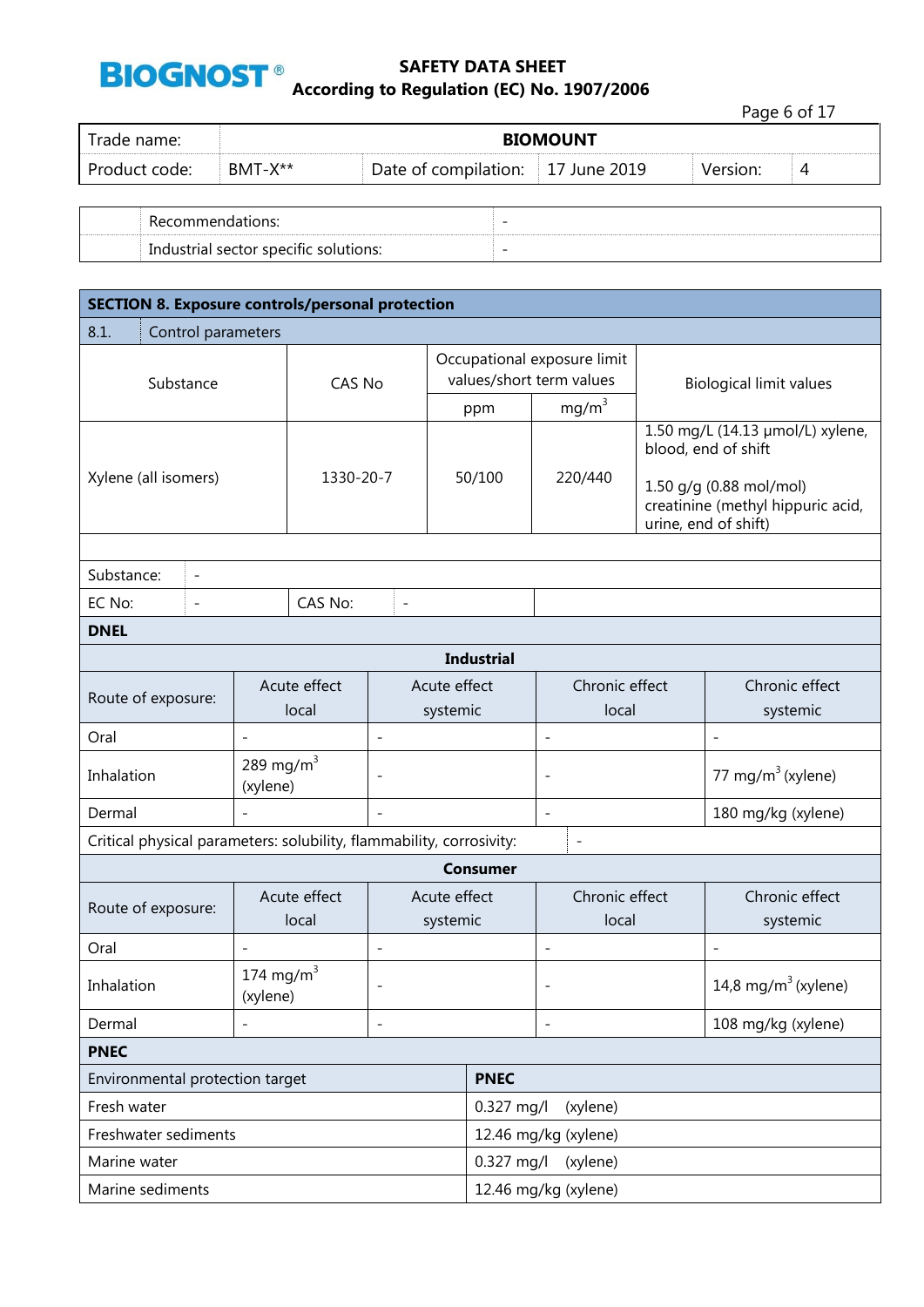

|                          |                  |                                                                                      |                      |                                                                                                                                                                                                                                                                                                               |                                                                                                                               |          | Page 7 of 17 |  |  |  |
|--------------------------|------------------|--------------------------------------------------------------------------------------|----------------------|---------------------------------------------------------------------------------------------------------------------------------------------------------------------------------------------------------------------------------------------------------------------------------------------------------------|-------------------------------------------------------------------------------------------------------------------------------|----------|--------------|--|--|--|
| Trade name:              |                  | <b>BIOMOUNT</b>                                                                      |                      |                                                                                                                                                                                                                                                                                                               |                                                                                                                               |          |              |  |  |  |
| Product code:<br>BMT-X** |                  |                                                                                      | Date of compilation: |                                                                                                                                                                                                                                                                                                               | 17 June 2019                                                                                                                  | Version: | 4            |  |  |  |
| Food chain               |                  |                                                                                      |                      | 0.327 mg/l                                                                                                                                                                                                                                                                                                    | (xylene)                                                                                                                      |          |              |  |  |  |
|                          |                  | Microorganisms in sewage treatment                                                   |                      | 6.58 mg/l                                                                                                                                                                                                                                                                                                     | (xylene)                                                                                                                      |          |              |  |  |  |
| Soil (agricultural)      |                  |                                                                                      |                      |                                                                                                                                                                                                                                                                                                               | 2.31 mg/kg (xylene)                                                                                                           |          |              |  |  |  |
| Air                      |                  |                                                                                      |                      |                                                                                                                                                                                                                                                                                                               | No information available                                                                                                      |          |              |  |  |  |
|                          |                  |                                                                                      |                      |                                                                                                                                                                                                                                                                                                               |                                                                                                                               |          |              |  |  |  |
| 8.2.                     |                  | Exposure controls                                                                    |                      |                                                                                                                                                                                                                                                                                                               |                                                                                                                               |          |              |  |  |  |
| 8.2.1.                   |                  | Appropriate engineering controls                                                     |                      |                                                                                                                                                                                                                                                                                                               |                                                                                                                               |          |              |  |  |  |
|                          |                  | Substance/mixture related<br>measures to prevent exposure<br>during identified uses: |                      | the workspace.                                                                                                                                                                                                                                                                                                | Use personal protective equipment. Do not eat, drink or smoke in                                                              |          |              |  |  |  |
|                          | exposure:        | Structural measures to prevent                                                       |                      | No information available                                                                                                                                                                                                                                                                                      |                                                                                                                               |          |              |  |  |  |
|                          |                  | Organisational measures to<br>prevent exposure:                                      |                      | Organization of work in order to reduce other worker's influence<br>during work process.                                                                                                                                                                                                                      |                                                                                                                               |          |              |  |  |  |
|                          | exposure:        | Technical measures to prevent                                                        |                      | Secure proper workspace ventilation in order to keep<br>concentration levels in air below permitted levels.                                                                                                                                                                                                   |                                                                                                                               |          |              |  |  |  |
| 8.2.2.                   |                  | Personal protection equipment:                                                       |                      |                                                                                                                                                                                                                                                                                                               |                                                                                                                               |          |              |  |  |  |
| $8.2.2.1$ .              |                  | Eye and face protection:                                                             |                      | such as EN 166(EU)                                                                                                                                                                                                                                                                                            | Face shield and safety glasses Use equipment for eye protection<br>tested and approved under appropriate government standards |          |              |  |  |  |
| 8.2.2.2.                 |                  | Skin protection                                                                      |                      |                                                                                                                                                                                                                                                                                                               |                                                                                                                               |          |              |  |  |  |
|                          |                  |                                                                                      |                      | Gloves must be inspected prior to use. Use proper glove removal<br>technique (without touching glove's outer surface) to avoid skin<br>contact with this product. The selected protective gloves have to<br>satisfy the specifications of EU Directive 89/686/EEC and the<br>standard EN 374 derived from it. |                                                                                                                               |          |              |  |  |  |
|                          | Hand protection: |                                                                                      |                      | Full contact:<br>Glove material: Viton<br>Glove thickness: 0.7 mm<br>Break through time: 480 min                                                                                                                                                                                                              |                                                                                                                               |          |              |  |  |  |
|                          |                  |                                                                                      |                      | Splash contact:<br>Glove material: Nitrile rubber                                                                                                                                                                                                                                                             |                                                                                                                               |          |              |  |  |  |
|                          |                  |                                                                                      |                      |                                                                                                                                                                                                                                                                                                               | Glove thickness: 0.4 mm<br>Break through time: 35 min                                                                         |          |              |  |  |  |
|                          |                  | Other skin protection:                                                               |                      | Complete suit protecting against chemicals, flame retardant<br>antistatic protective clothing (EN 13688). The type of protective<br>equipment must be selected according to the concentration and<br>amount of the dangerous substance at the specific workplace.                                             |                                                                                                                               |          |              |  |  |  |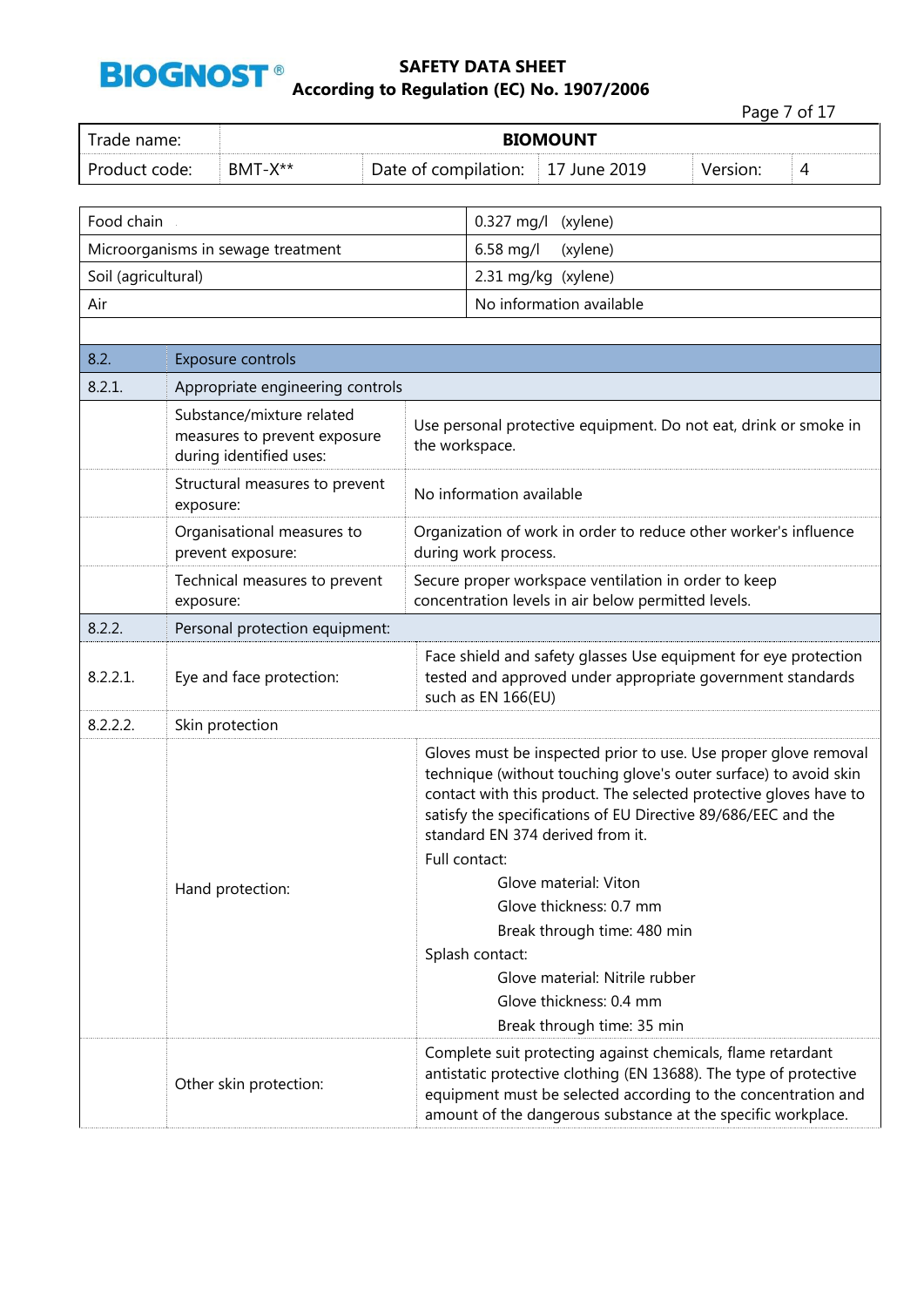

Page 8 of 17

| Trade name:      |              | <b>BIOMOUNT</b>      |                     |          |  |  |  |  |
|------------------|--------------|----------------------|---------------------|----------|--|--|--|--|
| Product<br>code: | $BMT-X^{**}$ | Date of compilation: | 2019<br>lune<br>- 1 | Version: |  |  |  |  |

| 8.2.2.3. | Respiratory protection:                                    | Where risk assessment shows air-purifying respirators are<br>appropriate use type ABEK (EN 14387) respirator cartridges as a<br>backup to engine protection, use a full-face supplied air<br>respirator. Use respirators and components tested and approved<br>under appropriate government standards such as CEN (EU). |
|----------|------------------------------------------------------------|-------------------------------------------------------------------------------------------------------------------------------------------------------------------------------------------------------------------------------------------------------------------------------------------------------------------------|
| 8.2.2.4  | Thermal hazards:                                           | No information available                                                                                                                                                                                                                                                                                                |
| 8.2.3.   | Environmental exposure controls                            |                                                                                                                                                                                                                                                                                                                         |
|          | Substance/mixture related<br>measures to prevent exposure: | See Section 6                                                                                                                                                                                                                                                                                                           |
|          | Structural measures to prevent<br>exposure:                | Use modern equipment.                                                                                                                                                                                                                                                                                                   |
|          | Organisational measures to<br>prevent exposure:            | Adapt the work process to the required working conditions of<br>the workplace.                                                                                                                                                                                                                                          |
|          | Technical measures to prevent<br>exposure:                 | See Section 6                                                                                                                                                                                                                                                                                                           |

| <b>SECTION 9. Physical and chemical properties</b> |                                                       |                          |                          |  |  |  |  |  |
|----------------------------------------------------|-------------------------------------------------------|--------------------------|--------------------------|--|--|--|--|--|
| 9.1.                                               | Information on basic physical and chemical properties |                          |                          |  |  |  |  |  |
|                                                    |                                                       | Value                    | Method                   |  |  |  |  |  |
|                                                    | Physical state:                                       | liquid                   | No information available |  |  |  |  |  |
|                                                    | Colour:                                               | light yellow             | No information available |  |  |  |  |  |
|                                                    | Odour:                                                | aromatic                 | No information available |  |  |  |  |  |
|                                                    | Odour threshold:                                      | No information available | No information available |  |  |  |  |  |
|                                                    | pH:                                                   | No information available | No information available |  |  |  |  |  |
|                                                    | Melting point / freezing point;                       | No information available | No information available |  |  |  |  |  |
|                                                    | Initial boiling point and boiling range:              | No information available | No information available |  |  |  |  |  |
|                                                    | Flash point:                                          | 29 °C                    | No information available |  |  |  |  |  |
|                                                    | Evaporation rate:                                     | No information available | No information available |  |  |  |  |  |
|                                                    | Flammability (solid, gas):                            | No information available | No information available |  |  |  |  |  |
|                                                    | Upper/lower flammability or explosive<br>limits:      | No information available | No information available |  |  |  |  |  |
|                                                    | Vapour pressure:                                      | No information available | No information available |  |  |  |  |  |
|                                                    | Vapour density:                                       | No information available | No information available |  |  |  |  |  |
|                                                    | Relative density                                      | No information available | No information available |  |  |  |  |  |
|                                                    | Bulk density:                                         | No information available | No information available |  |  |  |  |  |
|                                                    | Solubility(ies):                                      | Insoluble in water       | No information available |  |  |  |  |  |
|                                                    | Partition coefficient: n-octanol/water<br>(log Pow):  | No information available | No information available |  |  |  |  |  |
|                                                    | Auto-ignition temperature:                            | No information available | No information available |  |  |  |  |  |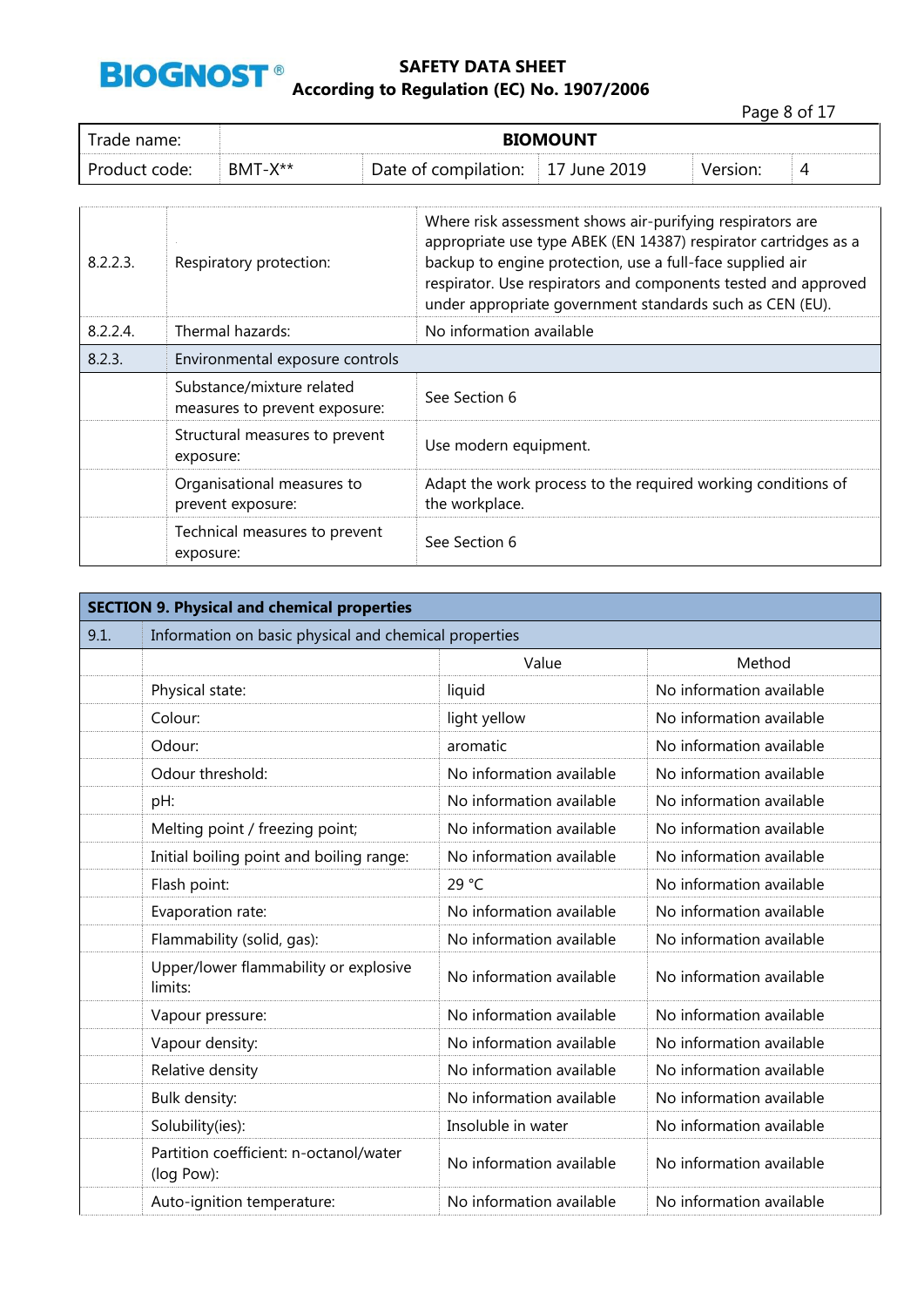

|               |         |                                   |                 | Page 9 of 17 |   |
|---------------|---------|-----------------------------------|-----------------|--------------|---|
| Trade name:   |         |                                   | <b>BIOMOUNT</b> |              |   |
| Product code: | BMT-X** | Date of compilation: 17 June 2019 |                 | Version:     | 4 |

|      | Decomposition temperature: | No information available | No information available |
|------|----------------------------|--------------------------|--------------------------|
|      | Viscosity:                 | No information available | No information available |
|      | Explosive properties:      | No information available | No information available |
|      | Oxidising properties:      | No information available | No information available |
| 9.2. | Other information          |                          |                          |
|      |                            |                          |                          |

| <b>SECTION 10.: Stability and reactivity</b> |                                     |                                                                           |  |  |  |
|----------------------------------------------|-------------------------------------|---------------------------------------------------------------------------|--|--|--|
| 10.1.                                        | Reactivity:                         | No relevant information available.                                        |  |  |  |
| $\vert$ 10.2.                                | Chemical stability:                 | The product is chemically stable under recommended storage<br>conditions. |  |  |  |
| 10.3.                                        | Possibility of hazardous reactions: | No dangerous reactions known.                                             |  |  |  |
| 10.4.                                        | Conditions to avoid:                | Sources of heat, flamesa and sparks.                                      |  |  |  |
| 10.5.                                        | Incompatible materials:             | Strong oxidizing agents.                                                  |  |  |  |
| $\vert$ 10.6.                                | Hazardous decomposition products:   | Carbon monoxide.                                                          |  |  |  |

| <b>SECTION 11. Toxicological information</b>                                                                        |                                                    |                                                             |                  |                             |                                                                               |                                     |                          |  |  |
|---------------------------------------------------------------------------------------------------------------------|----------------------------------------------------|-------------------------------------------------------------|------------------|-----------------------------|-------------------------------------------------------------------------------|-------------------------------------|--------------------------|--|--|
| 11.1.                                                                                                               | Information on toxicological effects               |                                                             |                  |                             |                                                                               |                                     |                          |  |  |
|                                                                                                                     | Acute toxicity:                                    |                                                             |                  |                             |                                                                               |                                     |                          |  |  |
| Route of<br>exposure:                                                                                               |                                                    | Method                                                      | Species          |                             | Effective<br>Dose<br>Exposure time<br>$LD_{50}/LC_{50}$ or<br>$ATE_{mixture}$ |                                     | Results                  |  |  |
| Oral:                                                                                                               |                                                    | No information<br>available                                 | rat              | $LD_{50}$                   |                                                                               | No information<br>available         | 3.523 mg/kg (xylene)     |  |  |
| Dermal:                                                                                                             | No information<br>rabbit<br>$LD_{50}$<br>available |                                                             |                  | No information<br>available | 1.134 mg/kg (xylene)                                                          |                                     |                          |  |  |
| Inhalation:                                                                                                         |                                                    | No information<br>available                                 | rat              | $LC_{50}$                   |                                                                               | 4 h                                 | 11.,23 mg/l (xylene)     |  |  |
|                                                                                                                     |                                                    |                                                             |                  |                             |                                                                               |                                     |                          |  |  |
|                                                                                                                     |                                                    | Specific target organ toxicity - single exposure (STOT-SE): |                  |                             |                                                                               |                                     |                          |  |  |
|                                                                                                                     |                                                    |                                                             | Specific effects |                             | Target organ                                                                  |                                     | Note                     |  |  |
| Oral:                                                                                                               |                                                    | No information available                                    |                  |                             |                                                                               | No information available            | $\overline{\phantom{a}}$ |  |  |
| Dermal:                                                                                                             |                                                    | No information available                                    |                  |                             |                                                                               | No information available            | $\overline{\phantom{a}}$ |  |  |
| No information available<br>Inhalation:                                                                             |                                                    |                                                             |                  |                             | Respiratory system                                                            | May cause respiratory<br>irritation |                          |  |  |
|                                                                                                                     |                                                    |                                                             |                  |                             |                                                                               |                                     |                          |  |  |
| May cause respiratory irritation. May be fatal if swallowed and<br>Aspiration hazard:<br>enters respiratory system. |                                                    |                                                             |                  |                             |                                                                               |                                     |                          |  |  |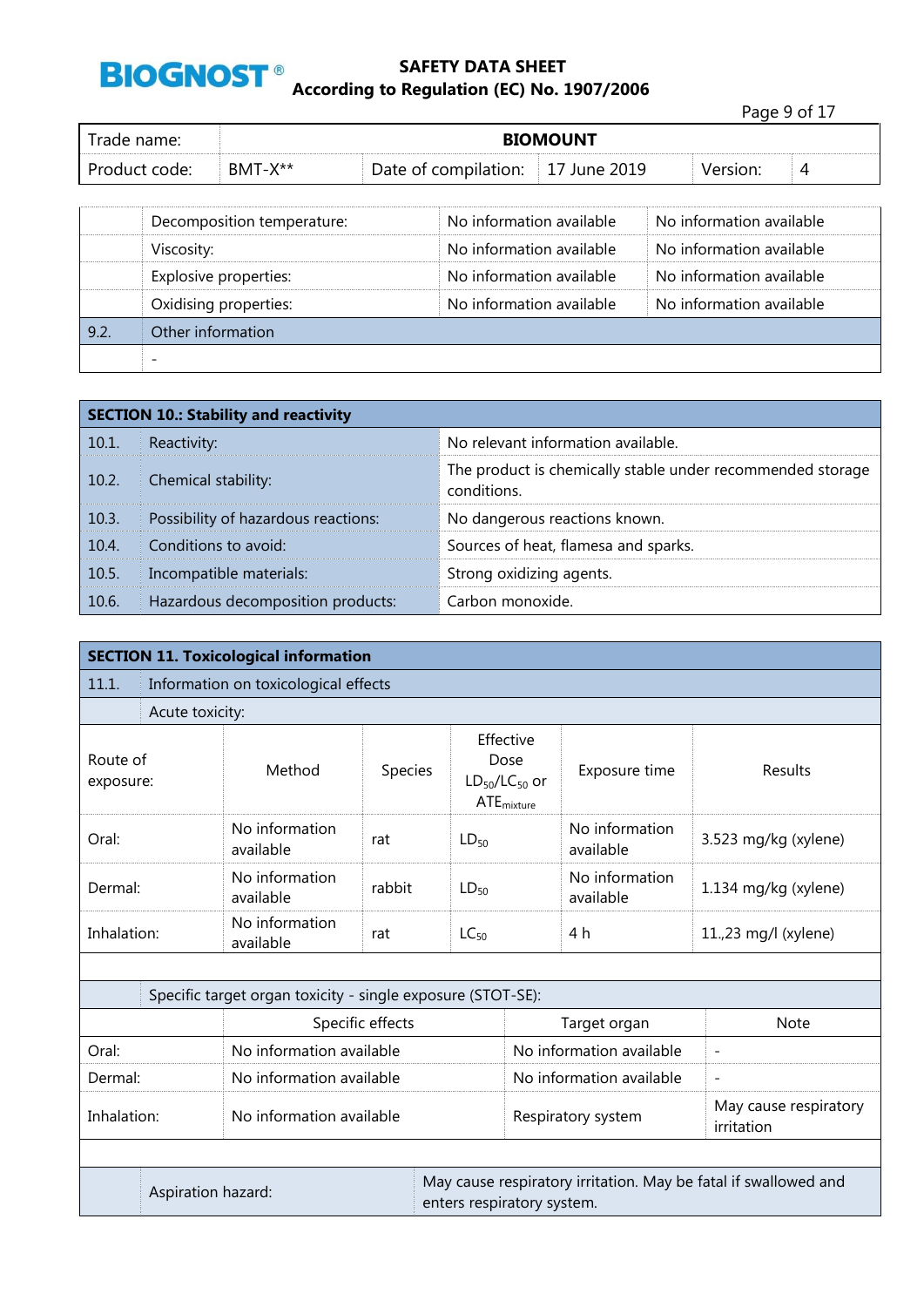

 $\Gamma$ 

#### **SAFETY DATA SHEET According to Regulation (EC) No. 1907/2006**

Page 10 of 17 Trade name: **BIOMOUNT**  Product code: BMT-X\*\* Date of compilation: 17 June 2019 Version: 4

٦

| Irritation and corrosion                                                                                                                                                                                                                      |                                                                      |                                                                                                                                                                                                                                                                                                                                                                                                                                                                                                                  |                          |                          |                                       |                          |                                                                                                |                                                                                                                                                                                               |  |  |
|-----------------------------------------------------------------------------------------------------------------------------------------------------------------------------------------------------------------------------------------------|----------------------------------------------------------------------|------------------------------------------------------------------------------------------------------------------------------------------------------------------------------------------------------------------------------------------------------------------------------------------------------------------------------------------------------------------------------------------------------------------------------------------------------------------------------------------------------------------|--------------------------|--------------------------|---------------------------------------|--------------------------|------------------------------------------------------------------------------------------------|-----------------------------------------------------------------------------------------------------------------------------------------------------------------------------------------------|--|--|
|                                                                                                                                                                                                                                               |                                                                      | Exposure<br>time                                                                                                                                                                                                                                                                                                                                                                                                                                                                                                 | Species                  |                          | Evaluation                            | Method                   |                                                                                                | <b>Note</b>                                                                                                                                                                                   |  |  |
| Skin corrosion/irritation                                                                                                                                                                                                                     |                                                                      | 24h                                                                                                                                                                                                                                                                                                                                                                                                                                                                                                              | rabbit<br>(xylene)       |                          |                                       |                          |                                                                                                | Causes skin irritation.                                                                                                                                                                       |  |  |
| Serious eye<br>damage/irritation                                                                                                                                                                                                              |                                                                      | $\overline{\phantom{a}}$                                                                                                                                                                                                                                                                                                                                                                                                                                                                                         | $\overline{\phantom{a}}$ | $\overline{a}$           |                                       | $\overline{\phantom{a}}$ |                                                                                                | No information available                                                                                                                                                                      |  |  |
|                                                                                                                                                                                                                                               |                                                                      |                                                                                                                                                                                                                                                                                                                                                                                                                                                                                                                  |                          |                          |                                       |                          |                                                                                                |                                                                                                                                                                                               |  |  |
| Sensitization                                                                                                                                                                                                                                 |                                                                      |                                                                                                                                                                                                                                                                                                                                                                                                                                                                                                                  |                          |                          |                                       |                          |                                                                                                |                                                                                                                                                                                               |  |  |
| Skin sensitization:                                                                                                                                                                                                                           |                                                                      | No information available                                                                                                                                                                                                                                                                                                                                                                                                                                                                                         |                          |                          |                                       |                          |                                                                                                |                                                                                                                                                                                               |  |  |
| Respiratory<br>sensitization:                                                                                                                                                                                                                 |                                                                      | No information available                                                                                                                                                                                                                                                                                                                                                                                                                                                                                         |                          |                          |                                       |                          |                                                                                                |                                                                                                                                                                                               |  |  |
|                                                                                                                                                                                                                                               |                                                                      |                                                                                                                                                                                                                                                                                                                                                                                                                                                                                                                  |                          |                          |                                       |                          |                                                                                                |                                                                                                                                                                                               |  |  |
|                                                                                                                                                                                                                                               | Symptoms related to physical, chemical, and toxicological properties |                                                                                                                                                                                                                                                                                                                                                                                                                                                                                                                  |                          |                          |                                       |                          |                                                                                                |                                                                                                                                                                                               |  |  |
| Oral exposure:                                                                                                                                                                                                                                |                                                                      | Nausea, vomiting (danger of aspiration), diarrhoea. Aspiration may cause headache, vertigo,<br>nausea, dazed feeling-unconsciousness/coma, possible hypothermia, reactions to the<br>heart/circulatory system such as vasodilation (flush), hypotension, arrhythmia (possible<br>ventricular fibrillation through cardiac sensitization), danger of central respiratory paralysis or<br>of cardiac arrest; functional disturbance to the liver and kidneys and persistent disturbance to<br>the CNS as sequelae. |                          |                          |                                       |                          |                                                                                                |                                                                                                                                                                                               |  |  |
| Dermal exposure:                                                                                                                                                                                                                              | dry skin.                                                            |                                                                                                                                                                                                                                                                                                                                                                                                                                                                                                                  |                          |                          |                                       |                          |                                                                                                | Causes skin irritation, redness, swelling. Prolonged or repeated contact causes defatting and                                                                                                 |  |  |
| Inhalation<br>exposure:                                                                                                                                                                                                                       |                                                                      |                                                                                                                                                                                                                                                                                                                                                                                                                                                                                                                  |                          |                          |                                       |                          | and fatique, difficult breathing, chest tightness, coordination and CNS disorders.             | Vapor inhalation may cause nose and throat irritation followed by sore throat, cough, difficult<br>breathing and suffocating. High concentration vapor inhalation may cause headache, malaise |  |  |
| Eye exposure:                                                                                                                                                                                                                                 |                                                                      | blurred vision, photophobia.                                                                                                                                                                                                                                                                                                                                                                                                                                                                                     |                          |                          |                                       |                          | Vapors irritate eyes. Splashing may cause irritation and redness, lacrimation, pain, swelling, |                                                                                                                                                                                               |  |  |
|                                                                                                                                                                                                                                               |                                                                      |                                                                                                                                                                                                                                                                                                                                                                                                                                                                                                                  |                          |                          |                                       |                          |                                                                                                |                                                                                                                                                                                               |  |  |
|                                                                                                                                                                                                                                               | Repeated dose toxicity (subacute, subchronic, chronic)               |                                                                                                                                                                                                                                                                                                                                                                                                                                                                                                                  |                          |                          |                                       |                          |                                                                                                |                                                                                                                                                                                               |  |  |
|                                                                                                                                                                                                                                               | Dose                                                                 | Exposure<br>time                                                                                                                                                                                                                                                                                                                                                                                                                                                                                                 |                          | Species                  | Method                                |                          | Evaluation                                                                                     | Note                                                                                                                                                                                          |  |  |
| No information<br>Subacute oral<br>available                                                                                                                                                                                                  |                                                                      | No<br>information<br>available                                                                                                                                                                                                                                                                                                                                                                                                                                                                                   | <b>No</b>                | information<br>available | <b>No</b><br>information<br>available |                          | No<br>information<br>available                                                                 |                                                                                                                                                                                               |  |  |
| No information<br>Subacute<br>dermal<br>available                                                                                                                                                                                             |                                                                      | No<br>information<br>available                                                                                                                                                                                                                                                                                                                                                                                                                                                                                   | No                       | information              | No<br>information<br>available        |                          | No<br>information<br>available                                                                 |                                                                                                                                                                                               |  |  |
| available<br><b>No</b><br><b>No</b><br>No<br>No<br>No information<br>Subacute<br>information<br>information<br>information<br>information<br>$\qquad \qquad -$<br>inhalation<br>available<br>available<br>available<br>available<br>available |                                                                      |                                                                                                                                                                                                                                                                                                                                                                                                                                                                                                                  |                          |                          |                                       |                          |                                                                                                |                                                                                                                                                                                               |  |  |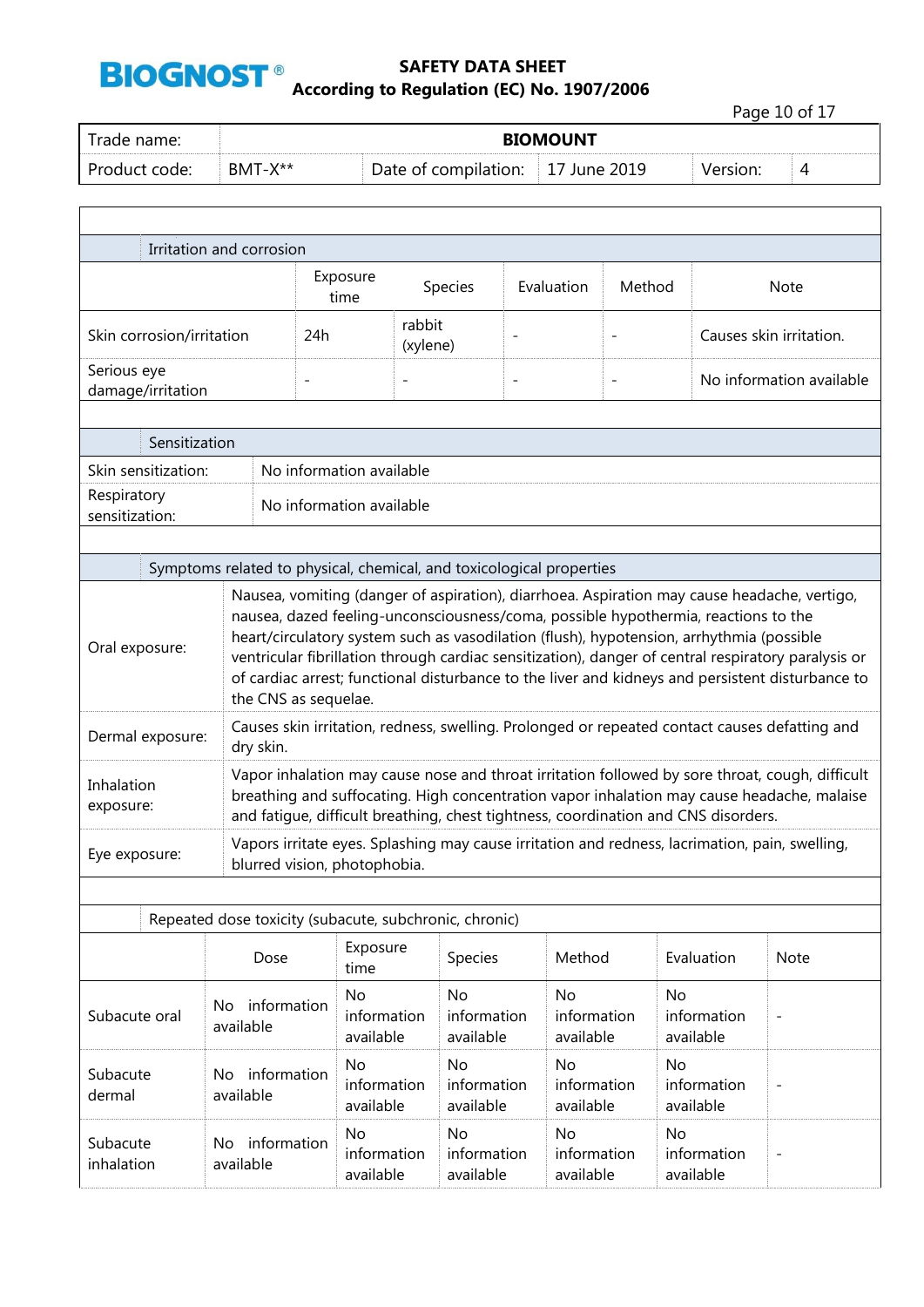

Page 11 of 17

| Trade name:   | <b>BIOMOUNT</b> |                      |           |          |   |  |  |
|---------------|-----------------|----------------------|-----------|----------|---|--|--|
| Product code: | $RMT-X**$       | Date of compilation: | June 2019 | Version: | ↵ |  |  |

| Subchronic oral          | information<br>No.<br>available | No<br>information<br>available  | No.<br>information<br>available | No<br>information<br>available  | No<br>information<br>available  | $\overline{\phantom{a}}$ |
|--------------------------|---------------------------------|---------------------------------|---------------------------------|---------------------------------|---------------------------------|--------------------------|
| Subchronic<br>dermal     | information<br>No.<br>available | No.<br>information<br>available | No.<br>information<br>available | No.<br>information<br>available | No.<br>information<br>available | $\overline{\phantom{a}}$ |
| Subchronic<br>inhalation | information<br>No.<br>available | No.<br>information<br>available | No.<br>information<br>available | No.<br>information<br>available | No<br>information<br>available  | $\overline{\phantom{a}}$ |
| Chronic oral             | information<br>No.<br>available | No.<br>information<br>available | No.<br>information<br>available | No<br>information<br>available  | No<br>information<br>available  | $\overline{\phantom{a}}$ |
| Chronic dermal           | information<br>No.<br>available | No<br>information<br>available  | No.<br>information<br>available | No<br>information<br>available  | No<br>information<br>available  | $\overline{\phantom{a}}$ |
| Chronic<br>inhalation    | information<br>No.<br>available | No.<br>information<br>available | No.<br>information<br>available | No<br>information<br>available  | No<br>information<br>available  | $\overline{\phantom{a}}$ |

| Specific target organ toxicity - repeated exposure (STOT-RE): |                          |                                                |                                |  |  |  |  |
|---------------------------------------------------------------|--------------------------|------------------------------------------------|--------------------------------|--|--|--|--|
|                                                               | Specific effects         | Target organ                                   | <b>Note</b>                    |  |  |  |  |
| Subacute oral                                                 | No information available | No information available                       | $\overline{\phantom{a}}$       |  |  |  |  |
| Subacute dermal                                               | No information available | No information available                       | $\overline{\phantom{a}}$       |  |  |  |  |
| Subacute inhalation                                           | No information available | No information available                       | $\overline{\phantom{a}}$       |  |  |  |  |
| Subchronic oral                                               | No information available | No information available                       | $\overline{\phantom{a}}$       |  |  |  |  |
| Subchronic dermal                                             | No information available | No information available                       | $\overline{\phantom{a}}$       |  |  |  |  |
| Subchronic inhalation                                         | No information available | No information available                       | $\overline{\phantom{a}}$       |  |  |  |  |
| Chronic oral                                                  | No information available | No information available                       | $\overline{\phantom{a}}$       |  |  |  |  |
| Chronic dermal                                                | No information available | No information available                       | $\overline{\phantom{a}}$       |  |  |  |  |
| Chronic inhalation                                            | No information available | Central<br>nervous<br>system,<br>liver, kidney | May cause<br>damage to organs. |  |  |  |  |
|                                                               |                          |                                                |                                |  |  |  |  |

| CMR effects (carcinogenicity, mutagenicity, reproductive toxicity) |                          |  |  |  |
|--------------------------------------------------------------------|--------------------------|--|--|--|
| No information available<br>Carcinogenicity:                       |                          |  |  |  |
| Mutagenicity in-vitro:                                             | No information available |  |  |  |
| Genotoxicity:                                                      | No information available |  |  |  |
| Mutagenicity in-vivo:                                              | No information available |  |  |  |
| Germ cell mutagenicity:                                            | No information available |  |  |  |
| Reproductive toxicity:                                             | No information available |  |  |  |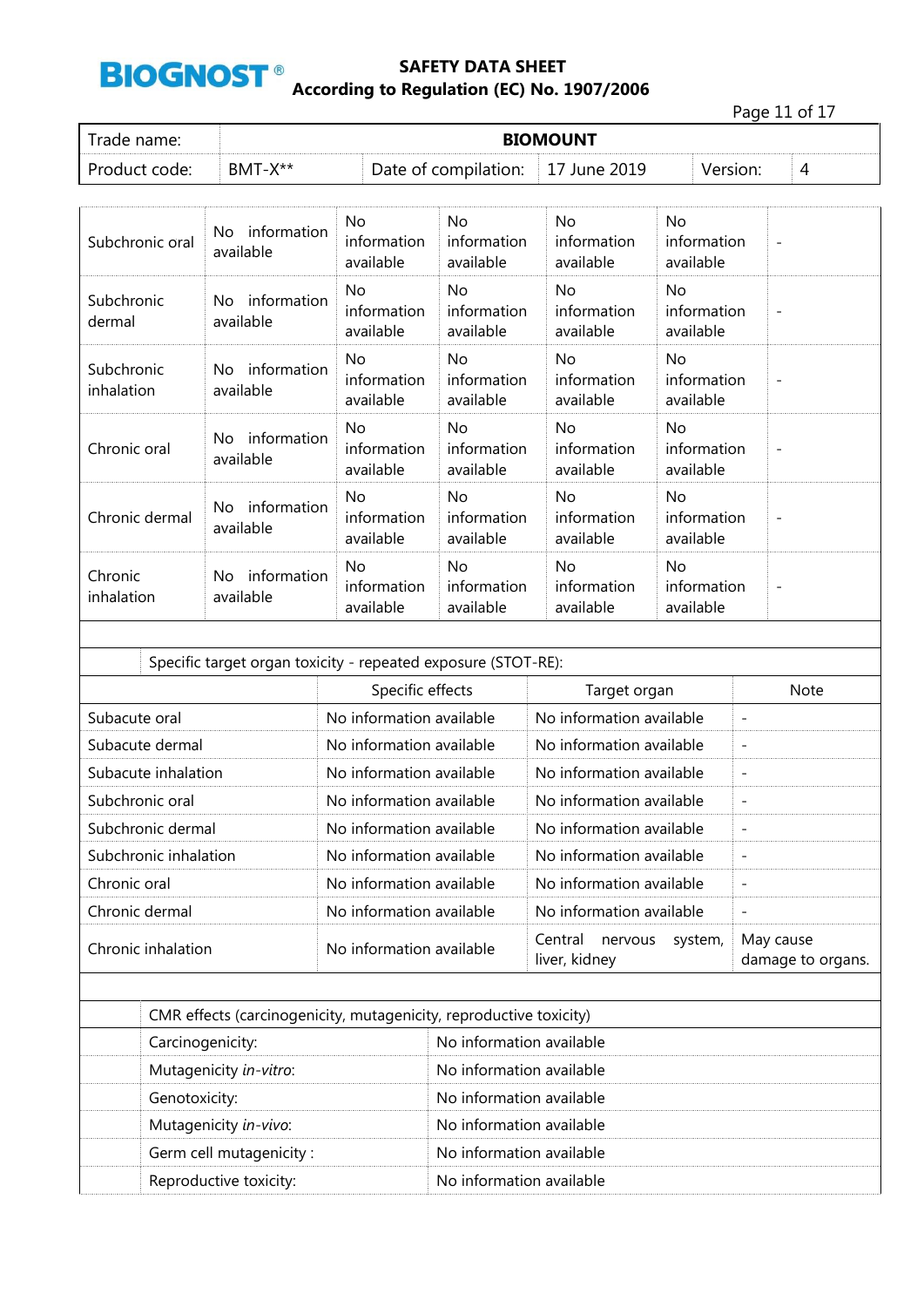

Page 12 of 17

| Trade name: I | <b>BIOMOUNT</b> |                      |           |          |   |  |  |
|---------------|-----------------|----------------------|-----------|----------|---|--|--|
| Product code: | $BMT-X^{**}$    | Date of compilation: | June 2019 | Version: | ൧ |  |  |

|       | Summary of evaluation of the CMR<br>properties: | No information available |
|-------|-------------------------------------------------|--------------------------|
| 11.2. | Practical experiences:                          |                          |
|       | Classification observations:                    | No information available |
|       | Other observations:                             | No information available |
|       |                                                 |                          |
| 11.3. | General notes:                                  |                          |
|       |                                                 |                          |

| <b>SECTION 12. Ecological information</b> |                                        |                          |                                        |                                       |                                       |                          |  |  |  |  |
|-------------------------------------------|----------------------------------------|--------------------------|----------------------------------------|---------------------------------------|---------------------------------------|--------------------------|--|--|--|--|
| 12.1.<br>Toxicity                         |                                        |                          |                                        |                                       |                                       |                          |  |  |  |  |
| Acute (short-term)<br>toxicity            | Exposure<br>Dose<br>time               |                          | Species                                | Method                                | Evaluation                            | <b>Note</b>              |  |  |  |  |
| Fish                                      | $LC_{50}$                              | 96 hours                 | Oncorhynchus mykiss<br>(rainbow trout) | <b>No</b><br>information<br>available | 3.3 mg/l<br>(xylene)                  | $\overline{a}$           |  |  |  |  |
| Crustacea:                                | 48 hours<br>Daphnia magna<br>$EC_{50}$ |                          | <b>No</b><br>information<br>available  | 75.49 mg/l<br>(xylene)                | $\overline{a}$                        |                          |  |  |  |  |
| Algae/aquatic<br>$IC_{50}$<br>plants:     |                                        | 72 hours                 | Pseudokirchneriella<br>subcapitata     | <b>No</b><br>information<br>available | 72 mg/l<br>(xylene)                   | $\overline{a}$           |  |  |  |  |
| Other organisms:                          | $\overline{\phantom{a}}$               | $\overline{\phantom{0}}$ | $\overline{a}$                         | $\overline{a}$                        | $\overline{a}$                        | $\overline{a}$           |  |  |  |  |
| Chronic (long-term)<br>toxicity           | Doza                                   | Exposure<br>time         | Species                                | Method                                | Evaluation                            | <b>Note</b>              |  |  |  |  |
| Fish                                      | $LC_{50}$                              | 96 hours                 | No information<br>available            | No<br>information<br>available        | <b>No</b><br>information<br>available | $\overline{\phantom{0}}$ |  |  |  |  |
| Crustacea:                                | $EC_{50}$                              | 48 hours                 | No information<br>available            | <b>No</b><br>information<br>available | <b>No</b><br>information<br>available | $\overline{a}$           |  |  |  |  |
| Algae/aquatic<br>plants:                  | $IC_{50}$                              | 72 hours                 | No information<br>available            | <b>No</b><br>information<br>available | <b>No</b><br>information<br>available | $\overline{a}$           |  |  |  |  |
| Other organisms:                          | $\overline{\phantom{m}}$               | $\overline{a}$           | $\overline{a}$                         | $\overline{a}$                        | $\overline{a}$                        | $\overline{\phantom{0}}$ |  |  |  |  |
|                                           |                                        |                          |                                        |                                       |                                       |                          |  |  |  |  |
| 12.2.<br>Persistence and degradability    |                                        |                          |                                        |                                       |                                       |                          |  |  |  |  |
|                                           | Abiotic degradation                    |                          |                                        |                                       |                                       |                          |  |  |  |  |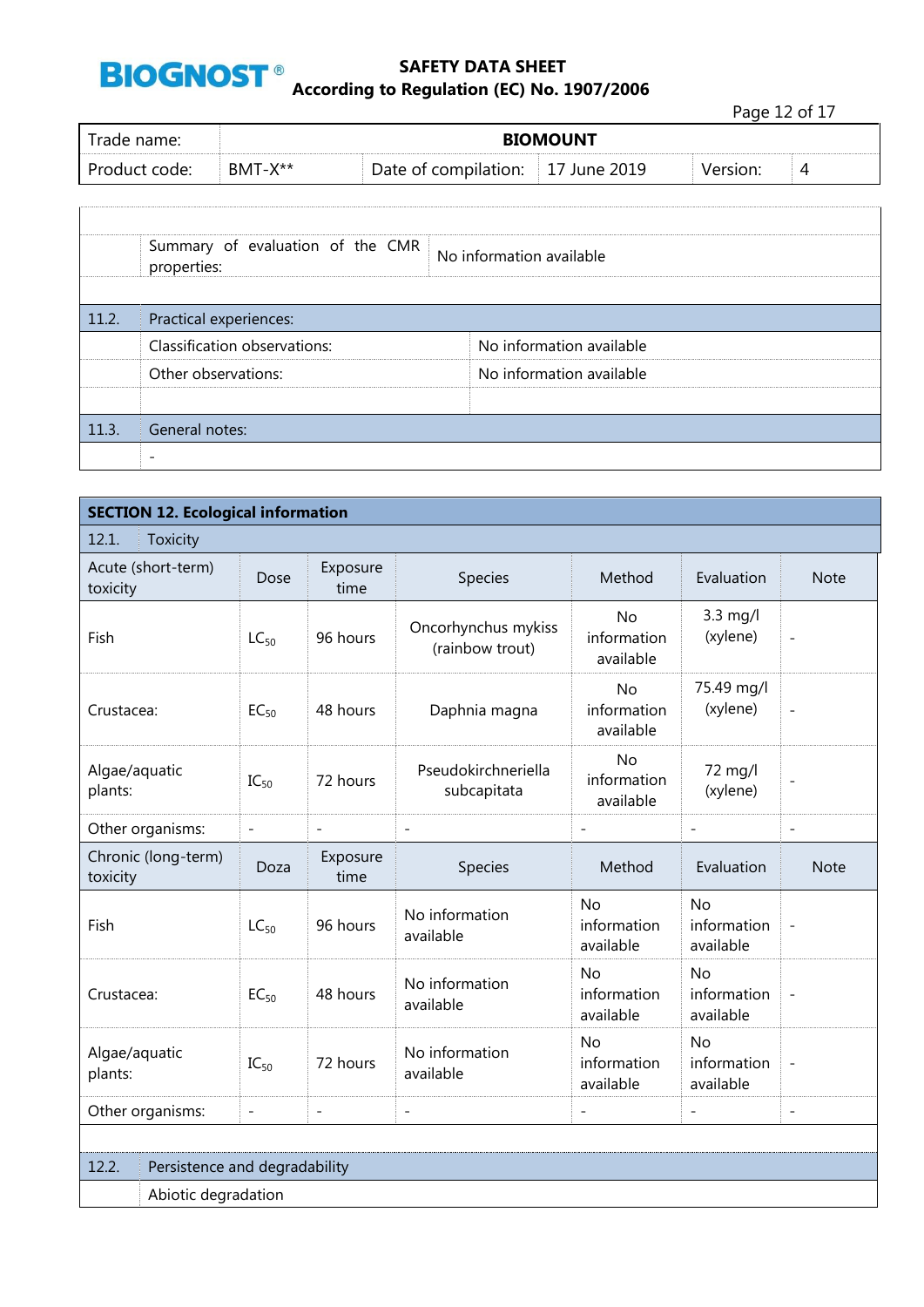

|                                                         |           |                           |                                      |                          |                                               |                          |                          |                 |                          |                | Page 13 of 17            |                          |                          |
|---------------------------------------------------------|-----------|---------------------------|--------------------------------------|--------------------------|-----------------------------------------------|--------------------------|--------------------------|-----------------|--------------------------|----------------|--------------------------|--------------------------|--------------------------|
| Trade name:                                             |           |                           |                                      |                          |                                               |                          |                          | <b>BIOMOUNT</b> |                          |                |                          |                          |                          |
| Product code:                                           |           | BMT-X**                   |                                      |                          | Date of compilation:<br>17 June 2019          |                          |                          |                 |                          | Version:       | 4                        |                          |                          |
|                                                         |           |                           |                                      |                          |                                               |                          |                          |                 |                          |                |                          |                          |                          |
|                                                         |           |                           | Degradation half-lives               |                          |                                               | Method                   |                          |                 |                          | Evaluation     |                          |                          | Note                     |
| Marine<br>water                                         |           |                           | No information available             |                          |                                               | No information available |                          |                 |                          |                | No information available |                          | $\overline{\phantom{a}}$ |
| Fresh water                                             |           |                           | No information available             |                          |                                               | No information available |                          |                 |                          |                | No information available |                          | $\overline{a}$           |
| Air                                                     |           |                           | No information available             |                          |                                               | No information available |                          |                 |                          |                | No information available |                          | L,                       |
| Soil                                                    |           |                           | No information available             |                          |                                               | No information available |                          |                 |                          |                | No information available |                          | $\qquad \qquad -$        |
|                                                         |           |                           |                                      |                          |                                               |                          |                          |                 |                          |                |                          |                          |                          |
|                                                         |           | Biodegradation            |                                      |                          |                                               |                          |                          |                 |                          |                |                          |                          |                          |
| % Degradation                                           |           |                           | Time (days)                          |                          |                                               | Method                   |                          |                 | Evaluation               |                |                          | Note                     |                          |
| 81% (DBP)                                               |           | No<br>available           | information                          |                          | No information<br>available                   |                          |                          | available       | No information           |                | Readily biodegradable.   |                          |                          |
|                                                         |           |                           |                                      |                          |                                               |                          |                          |                 |                          |                |                          |                          |                          |
|                                                         |           |                           |                                      |                          |                                               |                          |                          |                 |                          |                |                          |                          |                          |
|                                                         |           |                           |                                      |                          |                                               |                          |                          |                 |                          |                |                          |                          |                          |
| 12.3.                                                   |           | Bioaccumulative potential |                                      |                          |                                               |                          |                          |                 |                          |                |                          |                          |                          |
|                                                         |           |                           |                                      |                          | Octanol-water partition coefficient (log Kow) |                          |                          |                 |                          |                |                          |                          |                          |
| Value                                                   |           | Concentration             |                                      | pH                       | $\rm ^{\circ}C$                               | Method                   |                          |                 | Evaluation               |                | <b>Note</b>              |                          |                          |
| log Kow                                                 | No        | information               |                                      |                          | No information                                |                          |                          | No information  |                          |                | xylene                   |                          |                          |
| 2.95                                                    | available |                           |                                      |                          | available                                     |                          |                          | available       |                          |                |                          |                          |                          |
|                                                         |           |                           |                                      |                          |                                               |                          |                          |                 |                          |                |                          |                          |                          |
|                                                         |           |                           |                                      |                          |                                               |                          |                          |                 |                          |                |                          |                          |                          |
|                                                         |           |                           |                                      |                          |                                               |                          |                          |                 |                          |                |                          |                          |                          |
|                                                         |           |                           | <b>Bioconcentration Factor (BCF)</b> |                          |                                               |                          |                          |                 |                          |                |                          |                          |                          |
| Value                                                   |           |                           | Species                              |                          |                                               | Method                   |                          | Evaluation      |                          |                |                          | Note                     |                          |
|                                                         |           |                           |                                      |                          | available                                     | No information           |                          |                 |                          |                |                          |                          |                          |
|                                                         |           |                           |                                      |                          |                                               |                          |                          |                 |                          |                |                          |                          |                          |
|                                                         |           |                           |                                      |                          |                                               |                          |                          |                 |                          |                |                          |                          |                          |
|                                                         |           | Chronic ecotoxicity       |                                      |                          |                                               |                          |                          |                 |                          |                |                          |                          |                          |
| Value<br>Dose                                           |           |                           | Exposure<br>time                     | Species                  |                                               |                          | Method                   |                 | Evaluation               |                | Note                     |                          |                          |
|                                                         |           | No                        |                                      | No                       |                                               | No                       |                          | <b>No</b>       |                          |                |                          |                          |                          |
| Chronic toxicity on fish                                |           |                           | $LC_{50}$                            |                          | information<br>available                      | information<br>available |                          |                 | information<br>available |                | information<br>available | $\overline{\phantom{0}}$ |                          |
|                                                         |           |                           |                                      | <b>No</b>                |                                               | <b>No</b>                |                          | No              |                          | No             |                          |                          |                          |
| Chronic toxicity on<br>$EC_{50}$<br>crustacea (Daphnia) |           |                           | information<br>available             | information<br>available |                                               |                          | information<br>available |                 | information<br>available | $\overline{a}$ |                          |                          |                          |
|                                                         |           |                           |                                      |                          |                                               |                          |                          |                 |                          |                |                          |                          |                          |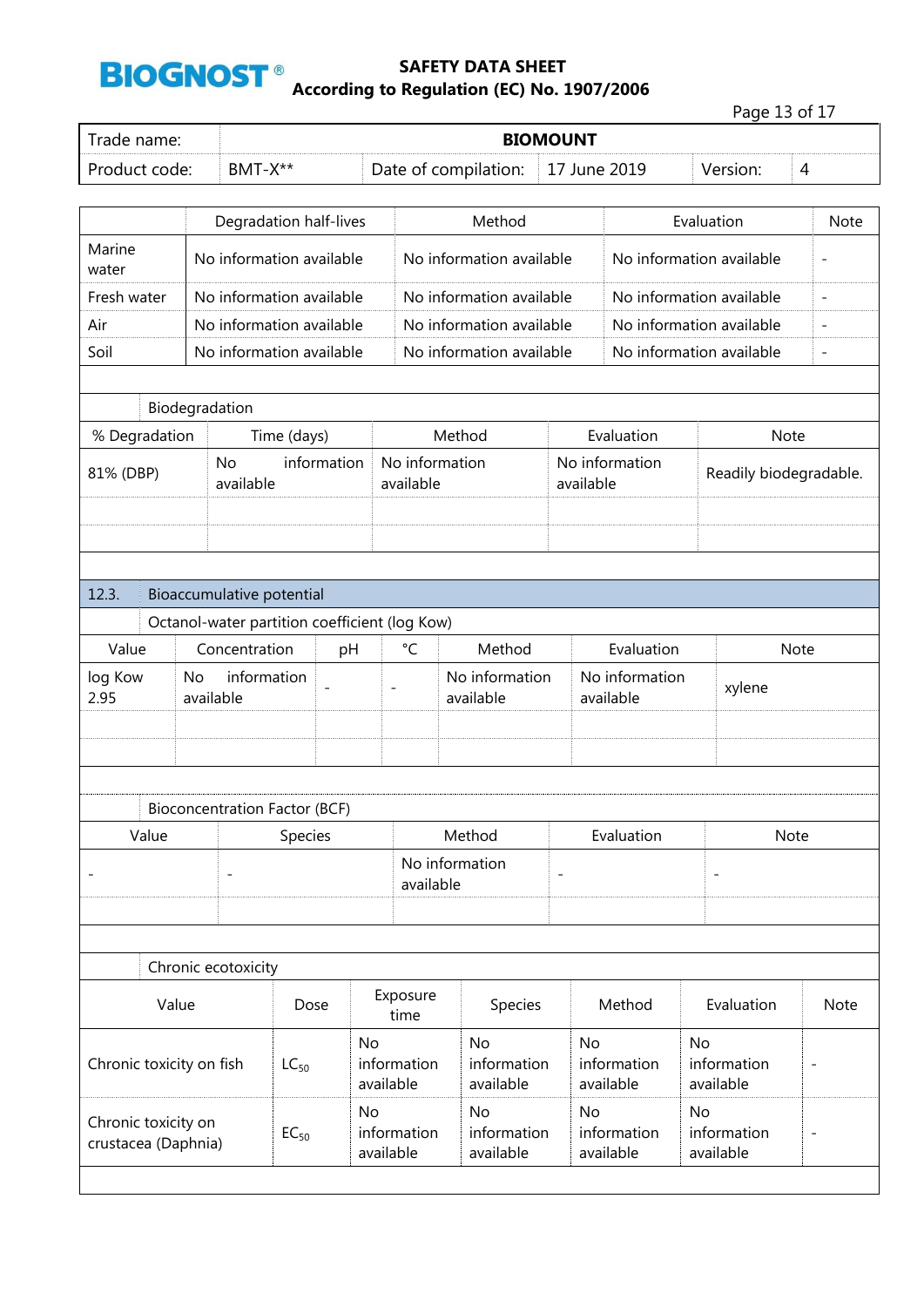

Page 14 of 17

| Trade name:   | <b>BIOMOUNT</b> |                      |                    |          |   |  |
|---------------|-----------------|----------------------|--------------------|----------|---|--|
| Product code: | $BMT-X**$       | Date of compilation: | $\pm 17$ June 2019 | version: | 4 |  |

| 12.4.      | Mobility in soil                                                                                              |                                            |                                                          |  |                             |                                                         |                |      |  |  |  |
|------------|---------------------------------------------------------------------------------------------------------------|--------------------------------------------|----------------------------------------------------------|--|-----------------------------|---------------------------------------------------------|----------------|------|--|--|--|
|            | Known or predicted distribution in environmental compartments:                                                |                                            |                                                          |  |                             |                                                         |                |      |  |  |  |
|            | No information available                                                                                      |                                            |                                                          |  |                             |                                                         |                |      |  |  |  |
|            | Surface tension:                                                                                              |                                            |                                                          |  |                             |                                                         |                |      |  |  |  |
|            | $^{\circ}$ C<br>Value<br>Concentration<br>Method<br><b>Note</b>                                               |                                            |                                                          |  |                             |                                                         |                |      |  |  |  |
|            | No                                                                                                            | information<br>available                   | information<br><b>No</b><br>available                    |  | No information<br>available | No information available                                |                |      |  |  |  |
|            |                                                                                                               | Adsorption / desorption                    |                                                          |  |                             |                                                         |                |      |  |  |  |
| Transport  |                                                                                                               | A/D coefficient<br>Henry's constant        | log Kow                                                  |  | Evaporation rate            | Method                                                  |                | Note |  |  |  |
| Soil-Water |                                                                                                               | information<br>No<br>available             | information<br><b>No</b><br>available                    |  | No information<br>available | No information<br>available                             | $\overline{a}$ |      |  |  |  |
| Water-Air  |                                                                                                               | information<br><b>No</b><br>available      | information<br>No<br>available                           |  | No information<br>available | No information<br>available                             | $\overline{a}$ |      |  |  |  |
| Soil-Air   |                                                                                                               | information<br><b>No</b><br>available      | information<br><b>No</b><br>available                    |  | No information<br>available | No information<br>$\overline{\phantom{0}}$<br>available |                |      |  |  |  |
|            |                                                                                                               |                                            |                                                          |  |                             |                                                         |                |      |  |  |  |
| 12.5.      |                                                                                                               | Results of PBT and vPvB assessment         |                                                          |  |                             |                                                         |                |      |  |  |  |
|            |                                                                                                               | No information available                   |                                                          |  |                             |                                                         |                |      |  |  |  |
| 12.6.      |                                                                                                               | Other adverse effects                      |                                                          |  |                             |                                                         |                |      |  |  |  |
|            |                                                                                                               | No information available                   |                                                          |  |                             |                                                         |                |      |  |  |  |
|            |                                                                                                               |                                            |                                                          |  |                             |                                                         |                |      |  |  |  |
|            |                                                                                                               | <b>SECTION 13. Disposal considerations</b> |                                                          |  |                             |                                                         |                |      |  |  |  |
| 13.1.      |                                                                                                               | Waste processing methods                   |                                                          |  |                             |                                                         |                |      |  |  |  |
|            |                                                                                                               |                                            |                                                          |  |                             |                                                         |                |      |  |  |  |
| 13.1.1.    |                                                                                                               | Product/Packaging disposal:                |                                                          |  |                             |                                                         |                |      |  |  |  |
|            | Submit for disposal to the legal person authorized by the Ministry of Environmental and Nature<br>Protection. |                                            |                                                          |  |                             |                                                         |                |      |  |  |  |
|            |                                                                                                               |                                            |                                                          |  |                             |                                                         |                |      |  |  |  |
| 13.1.2.    |                                                                                                               |                                            | Waste codes/waste designations according to Low:         |  |                             |                                                         |                |      |  |  |  |
|            |                                                                                                               |                                            | Disposal must be made according to official regulations. |  |                             |                                                         |                |      |  |  |  |
|            |                                                                                                               |                                            |                                                          |  |                             |                                                         |                |      |  |  |  |
| 13.1.3.    |                                                                                                               | Waste tretment - relevant information      |                                                          |  |                             |                                                         |                |      |  |  |  |
|            |                                                                                                               | No information available                   |                                                          |  |                             |                                                         |                |      |  |  |  |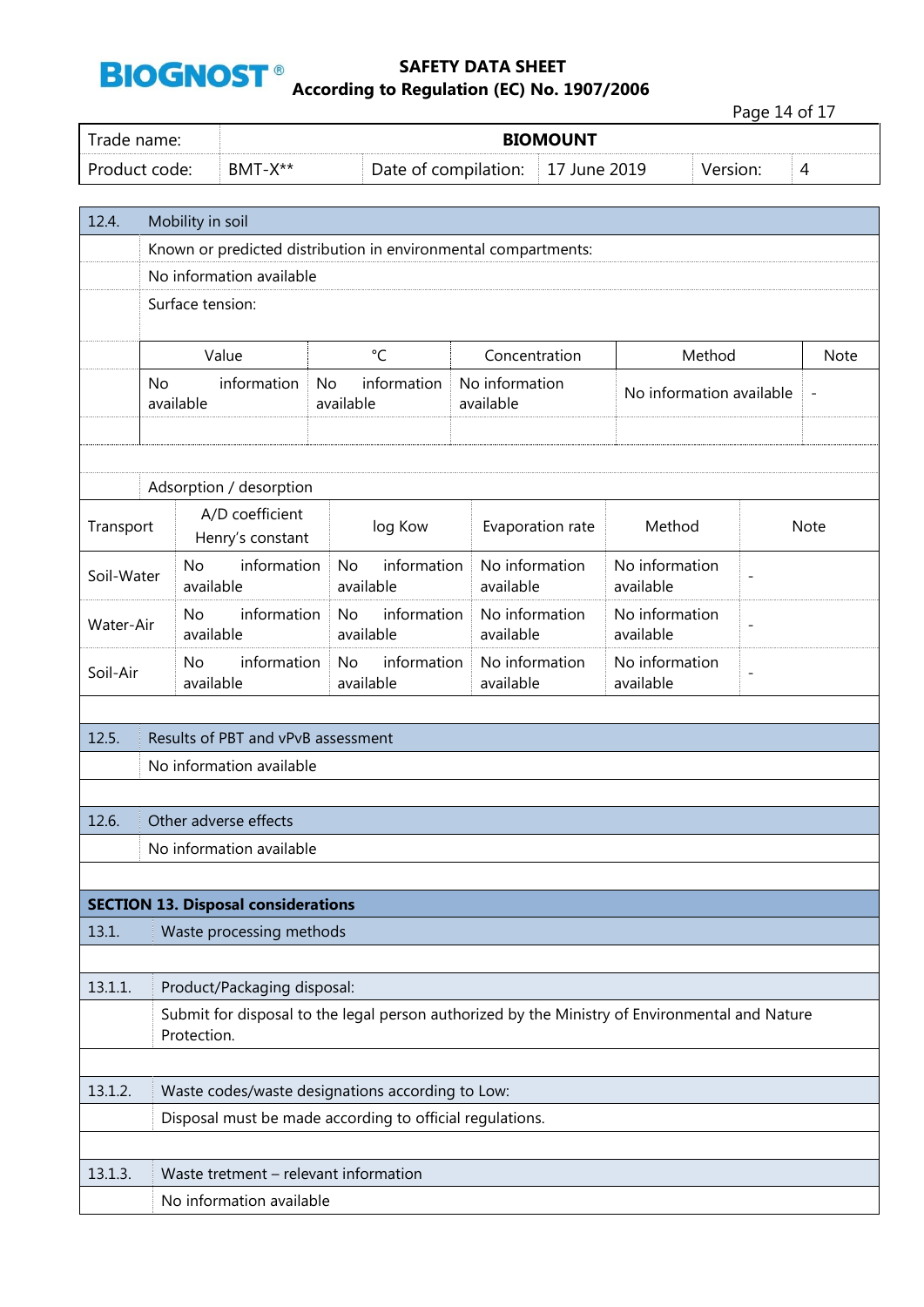

# **SAFETY DATA SHEET BIOGNOST**<sup>®</sup><br>According to Regulation (EC) No. 1907/2006

Page 15 of 17 Trade name: **BIOMOUNT**  Product code: BMT-X\*\* Date of compilation: 17 June 2019 Version: 4 13.1.4. Sewage disposal – relevant information: Waste must not be disposed of into the sewage system. 13.1.5. Other disposal recommendations: Do not dispose of the product's remains into the sewage system. Submit the remains to the collectors authorized by the ministry in charge. Do not dispose of the packaging into the sewage system. Submit the packaging to the collectors authorized by the ministry in charge. Do not dispose of in places where ignition may occur. 13.1.6. Relevant Community provisions: Disposal must be made according to official regulations. **SECTION 14. Transport information** Transporting/shipment by road (ADR) UN number: 1307 UN proper shipping name: Xylenes Transport hazard class(es): 3 Packing group: III Environmental hazards: - Special precautions for user: Transporting/shipment by rail (RID) UN number: 1307 UN proper shipping name: Xylenes Transport hazard class(es): 3 Packing group: III Environmental hazards: The state of the state of the state of the state of the state of the state of the state of the state of the state of the state of the state of the state of the state of the state of the state of the Special precautions for user: Transporting/shipment by inland waterways (ADN) UN number: 1307 UN proper shipping name: Xylenes Transport hazard class(es): 3 Packing group: III Environmental hazards: The contract of the set of the set of the set of the set of the set of the set of the set of the set of the set of the set of the set of the set of the set of the set of the set of the set of the set Special precautions for user: Transporting/shipment by sea (IMDG) UN number: 1307 UN proper shipping name: Xylenes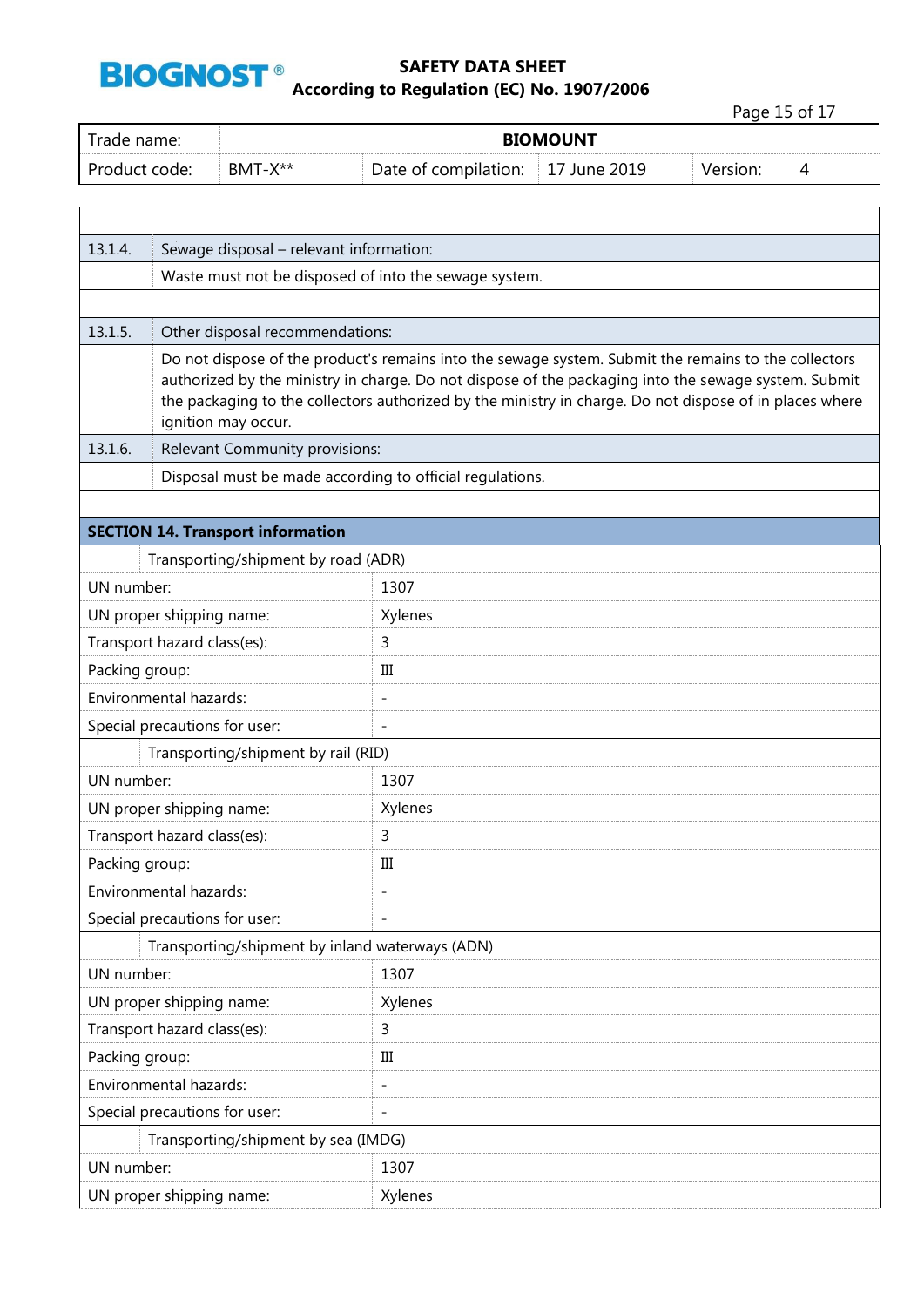

Page 16 of 17

| Trade name:   | <b>BIOMOUNT</b> |                                   |  |          |  |  |  |  |
|---------------|-----------------|-----------------------------------|--|----------|--|--|--|--|
| Product code: | $BMT-X^{**}$    | Date of compilation: 17 June 2019 |  | Version: |  |  |  |  |
|               |                 |                                   |  |          |  |  |  |  |

| Transport hazard class(es):                                                                             | 3                        |
|---------------------------------------------------------------------------------------------------------|--------------------------|
| Packing group:                                                                                          | Ш                        |
| Environmental hazards:                                                                                  | $\overline{\phantom{a}}$ |
| Special precautions for user:                                                                           | $\overline{\phantom{a}}$ |
| in bulk<br>condition<br>Transport<br>-in<br>accordance with Annex II. of MARPOL<br>73/78 and IBC Codex: | $\overline{\phantom{a}}$ |
| Transporting/shipment by air (ICAO-TI/IATA-DGR)                                                         |                          |
| UN number:                                                                                              | 1307                     |
| UN proper shipping name:                                                                                | Xylenes                  |
| Transport hazard class(es):                                                                             | 3                        |
| Packing group:                                                                                          | III                      |
| Environmental hazards:                                                                                  | $\overline{\phantom{a}}$ |
| Special precautions for user:                                                                           | $\overline{\phantom{a}}$ |
|                                                                                                         |                          |
| Further information:                                                                                    |                          |

| <b>SECTION 15. Regulatory information</b> |                                                                                                                  |                                                                                                                                                                                                                                                           |  |  |
|-------------------------------------------|------------------------------------------------------------------------------------------------------------------|-----------------------------------------------------------------------------------------------------------------------------------------------------------------------------------------------------------------------------------------------------------|--|--|
| 15.1.                                     | Safety, health and environmental regulations/legislation specific for the substance or mixture                   |                                                                                                                                                                                                                                                           |  |  |
|                                           | EU regulations                                                                                                   |                                                                                                                                                                                                                                                           |  |  |
|                                           | Authorisation and/or restrictions on use                                                                         |                                                                                                                                                                                                                                                           |  |  |
|                                           | Authorisations:                                                                                                  |                                                                                                                                                                                                                                                           |  |  |
|                                           | Restrictions:                                                                                                    |                                                                                                                                                                                                                                                           |  |  |
|                                           | Other EU regulations:                                                                                            | EC Regulation No. 1906/2007 and EC Regulation No. 1272/2008 of the<br>European Parliament and the European Council;                                                                                                                                       |  |  |
|                                           |                                                                                                                  | The European Commission Regulation No. 453/2010 on changes and<br>amendments to the Regulation (EC) No. 1907/2006 of the European<br>Parliament and Council on registration, evaluation, authorization and<br>restriction of chemical substances (REACH); |  |  |
|                                           |                                                                                                                  | EC Regulation No. 2037/200 of the European Parliament and Council of 29<br>June 2000 on ozone-depleting substances;                                                                                                                                       |  |  |
|                                           |                                                                                                                  | EC Regulation No. 689/2008 of the European Parliament and Council of 17<br>June 2008 concerning the export and import of dangerous chemicals;                                                                                                             |  |  |
|                                           |                                                                                                                  | EC Regulation No. 850/2004 of the European Parliament and Council of 29<br>April 2004 on persistent organic pollutants;                                                                                                                                   |  |  |
|                                           |                                                                                                                  | Directive 2008/98/EC of the European Parliament and Council of 19<br>November 2008 on waste and repealing certain Directives                                                                                                                              |  |  |
|                                           | Information according 1999/13/EC about limitation of emissions of volatile organic compounds (VOC-<br>quideline) |                                                                                                                                                                                                                                                           |  |  |